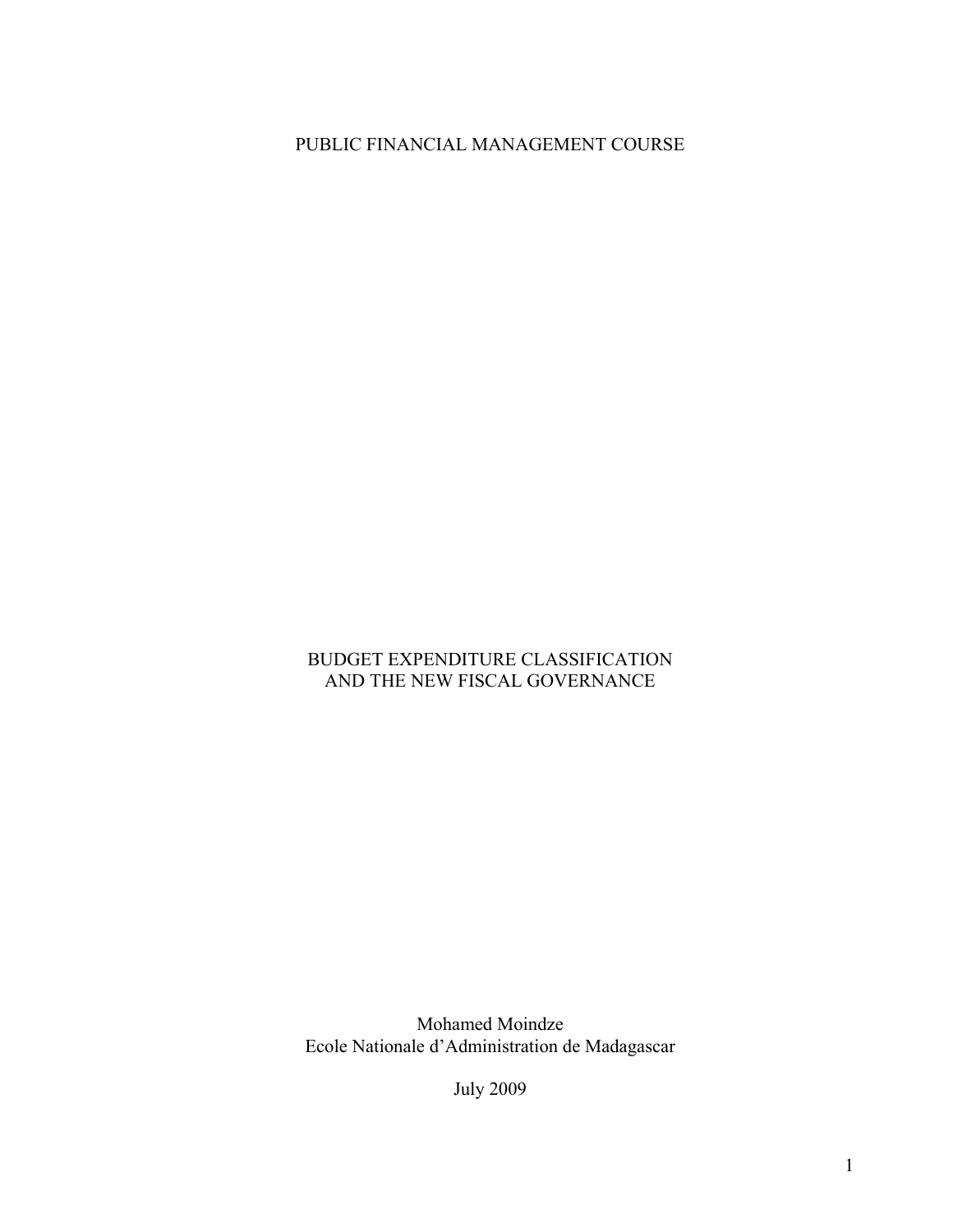# **Table of Contents**

- A. Budget classification
	- 1. What is budget classification?
	- 2. Different approaches to expenditure classification
	- 3. The relationships between the different budget nomenclature codes
	- 4. Presentation of appropriations in the budget
	- 5. Cross-classification of expenditures
- B. Structuring the budget by functions
- C. Structuring the budget into programs
	- 1. Some characteristics of programmatic nomenclature
	- 2. Some sound principles for preparing the program budget
	- 3. Grouping expenditures by program
	- 4. Avoiding pitfalls in program preparation
- D. The new fiscal governance
	- 1. The importance of the new fiscal governance
	- 2. Budget globalization and empowerment of managers
	- 3. Performance monitoring
	- 4. The choice of performance indicators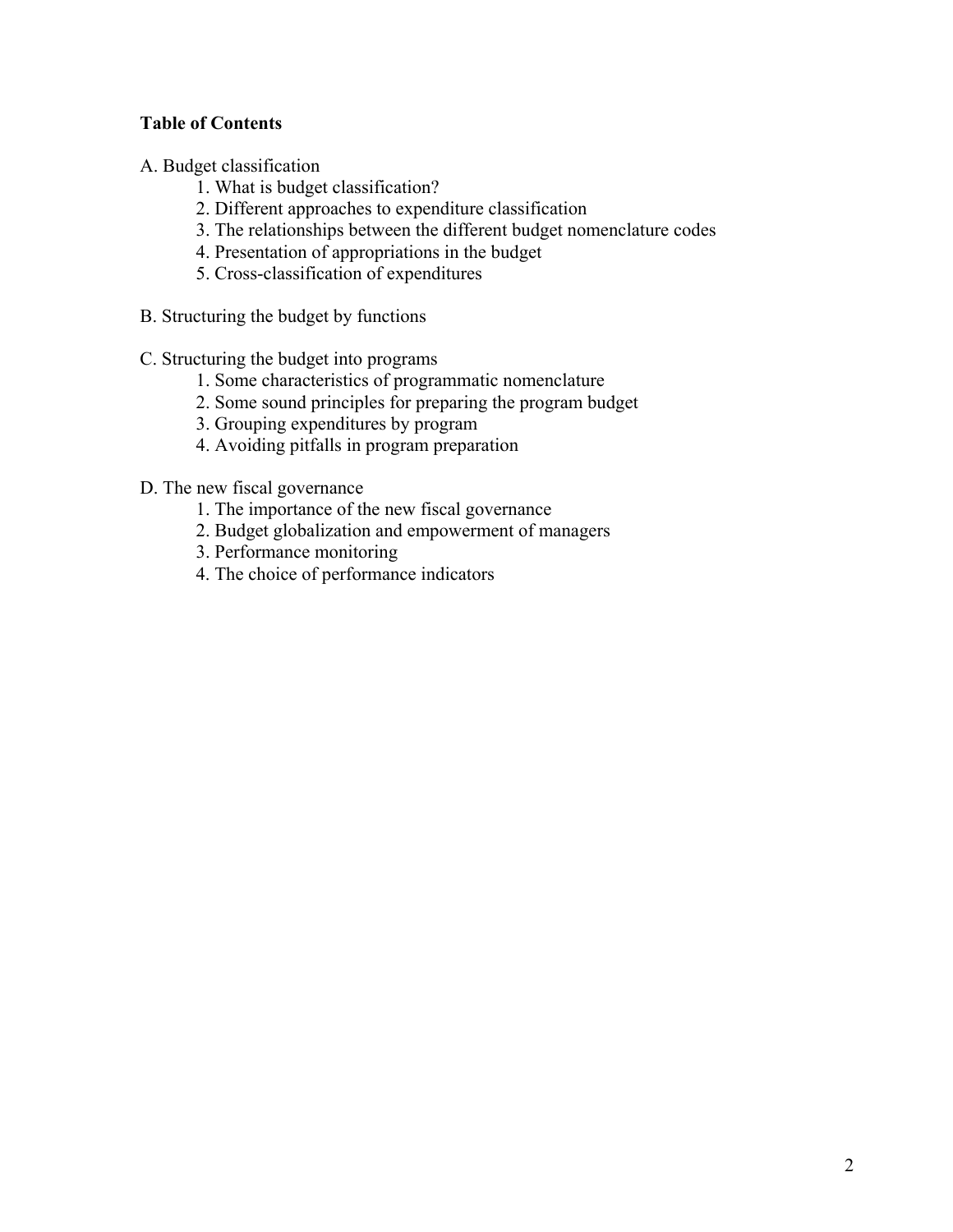# **A. Budget classification**

# *1. What is budget classification?*

A budget classification system constitutes a normative framework for the day-to-day administration and monitoring of budget execution, policy formulation and analysis, ensuring accountability, providing information to Parliament and the public, and creating the basis for budget authorization (or the level of Parliamentary authorization, *unité de spécialisation budgétaire*).

A sound budget classification is essential for better resource management, greater transparency and, more generally, greater accountability in budget management. It must provide clear information at all stages of the budget cycle (budget formulation, execution, monitoring and evaluation) by classifying budget transactions according to their economic type and any other necessary criterion for managing or analyzing the budget. The following section describes the most widely used classifications.

# *2. Different approaches to expenditure classification*

The budget classifications used in day-to-day administration generally include:

- An administrative classification (ministries, departments, etc.), identifying the entity responsible for managing the public funds concerned. This classification must be sufficiently detailed to identify the expenditures of all government departments, including regional departments, to give managers greater predictability and facilitate internal control, in particular management control. It depends on the country's administrative organization and must cover all administrative units. It may include different levels, from ministries and higher institutions, departments and directorates, right down to individual operating units.
- An economic classification, or classification by type of expenditure, is used for dayto-day administration. Classification by type (e.g. electricity expenses, student grants, transportation expenses) can also be used to compile the government flow of funds Table (TOFE) and the national accounts. This classification must be consistent with the economic classification in the government chart of accounts, and is usually very detailed. The Chart of Accounts for Government Operations (PCOP) of Madagascar, for example, has nearly 60 accounts for purchases of goods and services alone. This classification generally serves for "economic" control of resources, but it is sometimes of a hybrid nature and deals as well with the destination of the expenditure or the way it is managed. This is the case with the budget "titles" in most Francophone countries, or the "categories" in Madagascar. Box 1 shows the categories as defined by the budget law of Madagascar. Table 1 shows the detailed presentation of the classification of expenditures by type in WAEMU countries, pursuant to Directive 08/2009/CM/UEMOA. This classification is consistent with the overall government chart of accounts.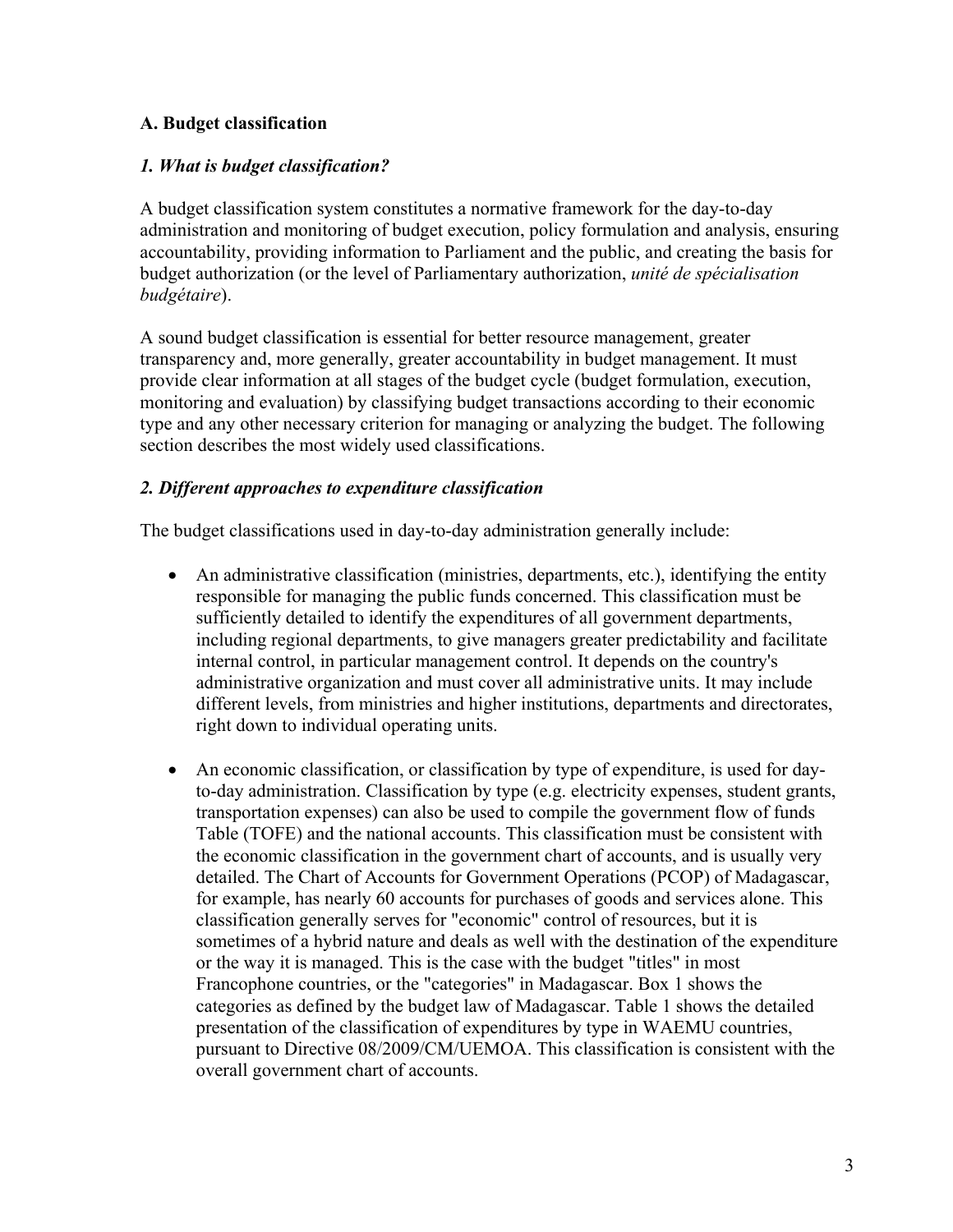| Codes | Headings                                                                                  |
|-------|-------------------------------------------------------------------------------------------|
| 60    | <b>Purchases of goods</b>                                                                 |
| 601   | Materials, equipment and supplies                                                         |
| 603   | Change in stock of fungible goods purchased                                               |
| 605   | Water, electricity, gas and other energy sources                                          |
| 606   | Specific equipment and supplies                                                           |
| 61    | <b>Acquisition of services</b>                                                            |
| 611   | Transportation and mission expenses                                                       |
| 612   | Rentals and associated costs                                                              |
| 614   | Upkeep and maintenance                                                                    |
| 615   | Insurance                                                                                 |
| 617   | Public relations                                                                          |
| 618   | Communications                                                                            |
| 62    | <b>Other services</b>                                                                     |
| 621   | Bank charges                                                                              |
| 622   | Provision of services                                                                     |
| 623   | Personnel training costs                                                                  |
| 624   | Royalties for patents, licenses and software                                              |
| 629   | Other services procurement                                                                |
| 63    | <b>Subsidies</b>                                                                          |
| 632   | Subsidies to public corporations                                                          |
| 633   | Subsidies to private enterprises                                                          |
| 634   | Subsidies to financial institutions                                                       |
| 639   | Subsidies to other categories of beneficiaries                                            |
| 64    | <b>Transfers</b>                                                                          |
| 641   | Transfers to national public institutions                                                 |
| 642   | Transfers to local governments                                                            |
| 643   | Transfers to other government agencies                                                    |
| 644   | Transfers to nonprofit institutions                                                       |
| 645   | Transfers to households                                                                   |
| 646   | Transfers to supranational authorities and contributions to organizations internationales |
| 647   | Transfers to other budgets                                                                |
| 648   | Retirement pensions for public servants and other state agents                            |
| 649   | Other transfers                                                                           |
| 65    | <b>Exceptional charges</b>                                                                |
| 651   | Cancellation of accruals from previous years                                              |
| 652   | Court judgments and transactions                                                          |
| 654   | Book value of real assets sold, scrapped or written off                                   |
| 659   | Other exceptional charges                                                                 |
| 66    | <b>Personnel expenses</b>                                                                 |
| 661   | Wages and salaries in cash                                                                |
| 663   | Bonuses and indemnities                                                                   |
| 664   | Social contributions                                                                      |
| 665   | Wages and salaries in kind                                                                |
| 666   | Social benefits                                                                           |
| 669   | Other personnel expenses                                                                  |
| 67    | <b>Interest and financial charges</b>                                                     |
| 671   | Interest and financial charges on the debt                                                |
| 672   | Losses from transfers of securities                                                       |
| 676   | <b>Exchange</b> losses                                                                    |
| 679   | Other interest and banking fees                                                           |

# **Table 1.Classification of Government Budget Expenditures by Type in WAEMU**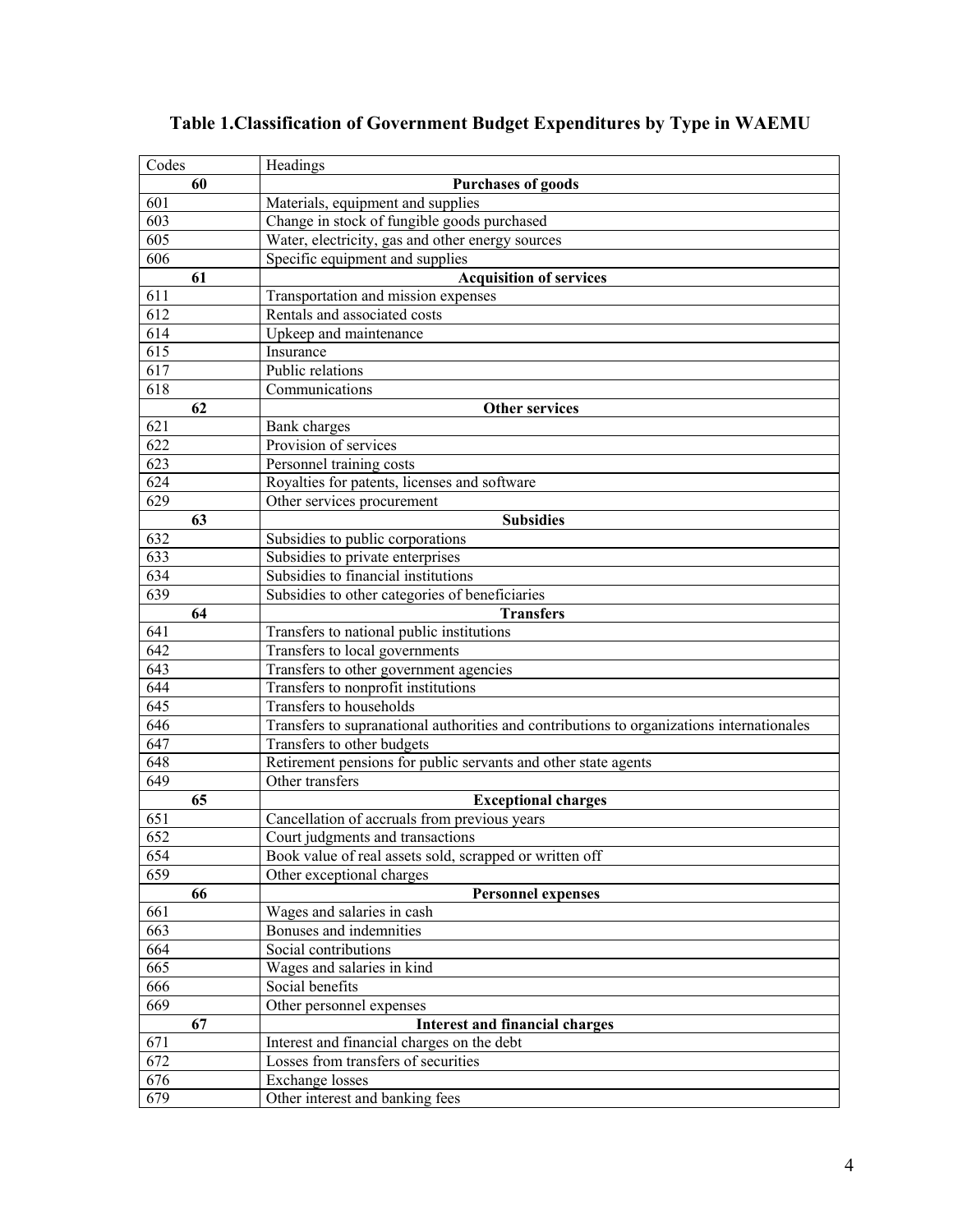| 68  | <b>Amortization allowances</b>                                         |  |  |  |  |  |
|-----|------------------------------------------------------------------------|--|--|--|--|--|
| 681 | Allowances for amortization of intangible fixed assets                 |  |  |  |  |  |
| 682 | Allowances for amortization of tangible fixed assets                   |  |  |  |  |  |
| 69  | <b>Provisions</b>                                                      |  |  |  |  |  |
| 691 | Provisions for depreciation                                            |  |  |  |  |  |
| 692 | Provisions of a financial nature                                       |  |  |  |  |  |
| 19  | Financial risk provisions                                              |  |  |  |  |  |
| 191 | Provisions for operating risks related to public-private partnerships  |  |  |  |  |  |
| 192 | Provisions for investment risks related to public-private partnerships |  |  |  |  |  |
| 199 | Other provisions for risks of a financial nature                       |  |  |  |  |  |
| 21  | <b>Intangible fixed assets</b>                                         |  |  |  |  |  |
| 211 | Research and development costs                                         |  |  |  |  |  |
| 212 | Patents, trademarks, copyright                                         |  |  |  |  |  |
| 213 | Organization system designs - software packages                        |  |  |  |  |  |
| 214 | Operational rights - Goodwill                                          |  |  |  |  |  |
| 219 | Other rights and intangibles                                           |  |  |  |  |  |
| 22  | Land and subsoil acquisitions and improvements                         |  |  |  |  |  |
| 221 | Land                                                                   |  |  |  |  |  |
| 222 | Subsoil, deposits and quarries                                         |  |  |  |  |  |
| 223 | Plantations and forests                                                |  |  |  |  |  |
| 224 | Watercourses                                                           |  |  |  |  |  |
| 23  | Acquisition, construction and major repairs of buildings               |  |  |  |  |  |
| 231 | Administrative buildings for office use                                |  |  |  |  |  |
| 232 | Administrative buildings for housing purposes (civilian and military   |  |  |  |  |  |
| 233 | Administrative buildings for technical use                             |  |  |  |  |  |
| 234 | Construction works                                                     |  |  |  |  |  |
| 235 | Infrastructure                                                         |  |  |  |  |  |
| 236 | Computer networks                                                      |  |  |  |  |  |
| 24  | Acquisition and major repairs of furnishings and equipment             |  |  |  |  |  |
| 241 | House and office furnishings and equipment                             |  |  |  |  |  |
| 242 | Office computer equipment                                              |  |  |  |  |  |
| 243 | Transportation equipment for official use                              |  |  |  |  |  |
| 244 | Technical equipment and tools                                          |  |  |  |  |  |
| 245 | Public transportation equipment (passengers and freight)               |  |  |  |  |  |
| 246 | Collections - works of art                                             |  |  |  |  |  |
| 247 | Strategic or emergency stocks                                          |  |  |  |  |  |
| 248 | Livestock                                                              |  |  |  |  |  |
| 25  | <b>Military equipment</b>                                              |  |  |  |  |  |
| 251 | Military buildings                                                     |  |  |  |  |  |
| 252 | Military works and infrastructure                                      |  |  |  |  |  |
| 253 | Military materials and equipment                                       |  |  |  |  |  |
| 26  | <b>Equity investments and endorsements</b>                             |  |  |  |  |  |
| 261 | Domestic equity investments                                            |  |  |  |  |  |
| 262 | Foreign equity investments                                             |  |  |  |  |  |
| 264 | Endorsements                                                           |  |  |  |  |  |
| 28  | Amortization                                                           |  |  |  |  |  |
| 281 | Amortization of intangible fixed assets                                |  |  |  |  |  |
| 282 | Amortization of tangible fixed assets                                  |  |  |  |  |  |
| 29  | Provisions for depreciation                                            |  |  |  |  |  |
| 291 | Provisions for depreciation of intangible fixed assets                 |  |  |  |  |  |
| 292 | Provisions for depreciation of tangible fixed assets                   |  |  |  |  |  |
| 293 | Provisions for depreciation of financial assets                        |  |  |  |  |  |

Source : Directive N°08/2009/CM/WAEMU on Government budget classification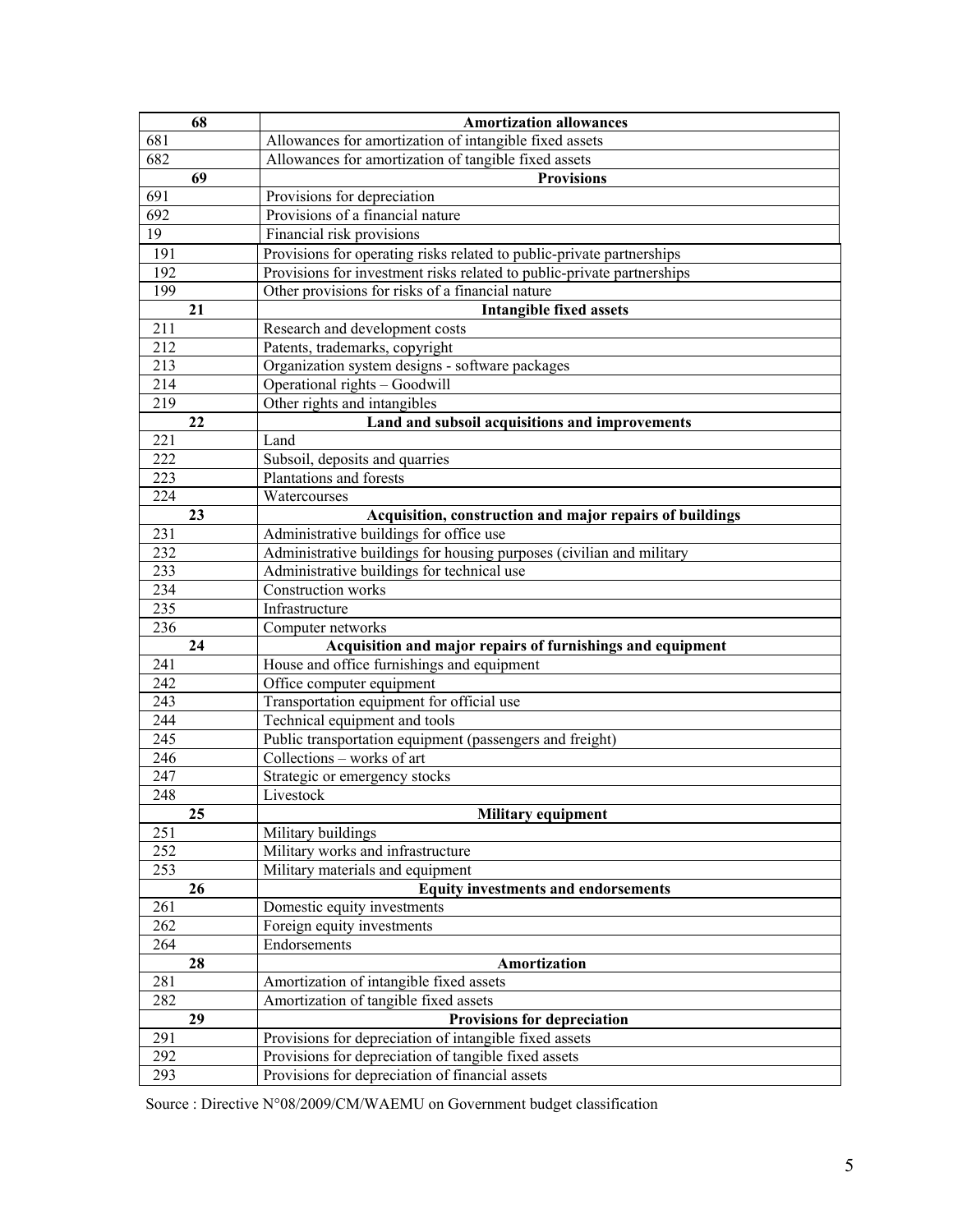# **Box 1. Categories of budgetary expenditure**

These include:

- Interest on the public debt.
- Current payroll expenses.
- Non-payroll expenses.
- Current structural expenditures.
- Investment expenditures.
- Exceptional current expenditures.
- Expenditures on financial transactions.

Within each category, appropriations are distributed by chapter, article or paragraph in accordance with the Chart of Accounts for Government Operations.

#### **Source: Organic budget law (LOLF) of Madagascar**

- A programmatic classification may also be used, structured as a program, subprogram (or action) and activities. The program is generally defined as "a consistent set of actions by a single ministry in pursuit of specific objectives defined in terms of goals of general interest, as well as the expected outcomes, and subject to evaluation." The program classification is used for public policy formulation, performance accountability, and performance monitoring. In France and in Madagascar, programs are grouped into missions, with a mission corresponding to a broad public policy. The characteristics of the programmatic nomenclature are examined more thoroughly in section C.
- Any other classification deemed necessary. Depending on needs, other classifications may be introduced. The most widespread include a geographic classification, a classification by source of financing, a classification for identifying poverty-reducing expenditures. The classification of financing sources is important for day-to-day management and macroeconomic analysis. It serves to distinguish, in the financial statements, domestically- financed expenditures (including the local currency counterpart of budget support) from project aid financed expenditures. Because some donors ask that budgetary expenditures relating to poverty reduction should be identified, some countries add an additional segment to the classification system to identify whether or not the activity or the budget item relates to objectives of the poverty reduction strategy. Similarly, from an analytical viewpoint, it may be useful to know which part of the country benefits from each of the government financial operations. This is difficult in most cases. A more realistic and more practical approach is to link the geographic classification with the location of the people who would benefit from the transaction, or the district where the service is provided. Generally speaking, the geographic classification is done one time only, establishing a definitive nomenclature for the territory and its constituent different parts.

The "traditional" budget included essentially classification by type and administrative classification. Performance was limited to observing the laws and regulations in force and controlling inputs. Programmatic classification is needed only for the modern approach. Performance indicators are established for each program in order to assess the efficiency and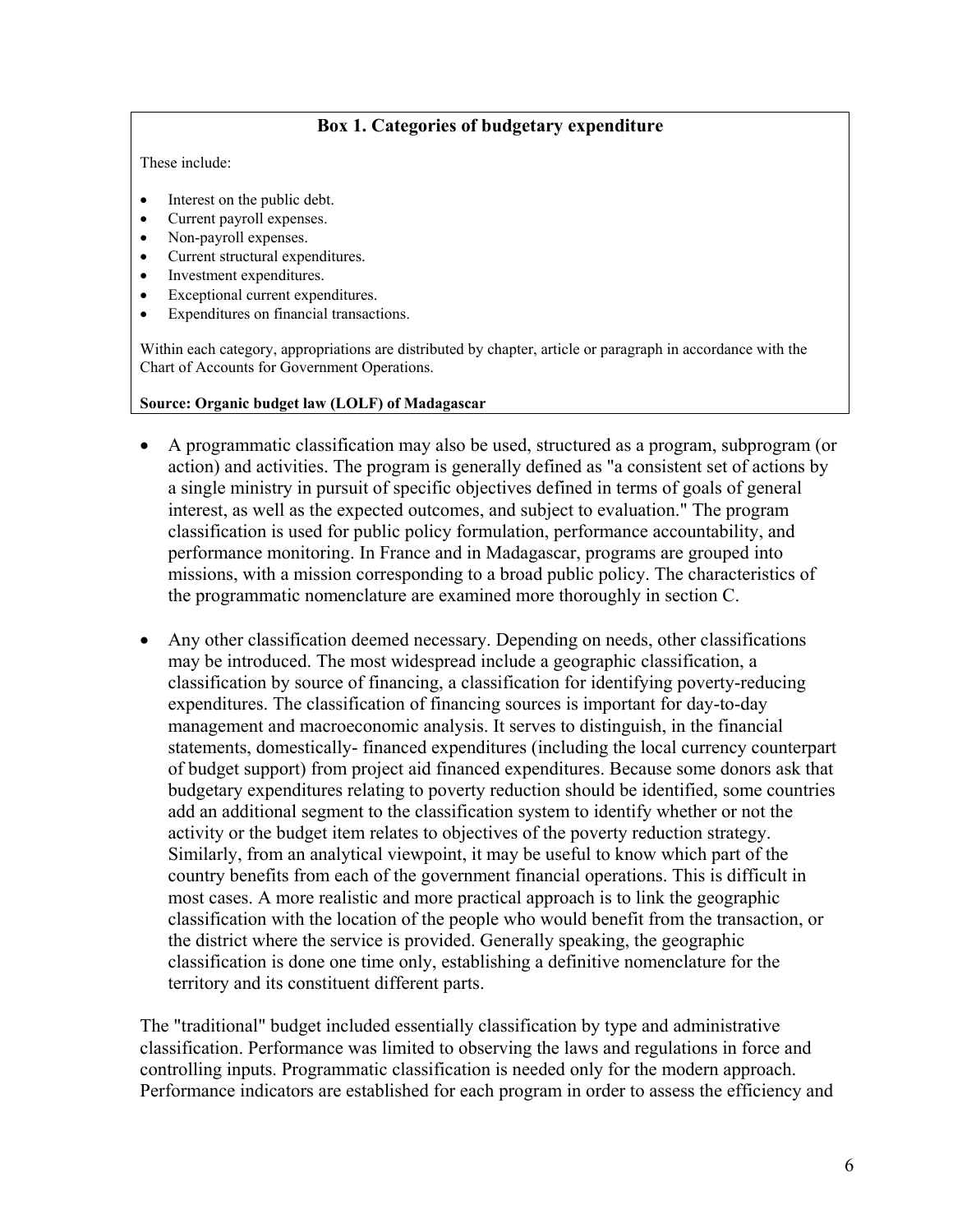effectiveness of programs and activities. By contrast, the nomenclature by economic type is necessary whatever the budget approach used, both for day-to-day management and analysis.

The budget classification system for day-to-day management must be compatible with international standards for the production of analytical reports. These standards are not useful for day-to-day budget administration. They include:

- The IMF GFSM economic classification, which is used for overall budget policy formulation and preparation of the TOFE and the national accounts. The GFSM 2001, like the United Nations system of national accounts (SNA), has adopted the concepts of accrual accounting (or balance-sheet accounting). It therefore covers expenditures related to transactions with physical assets such as amortization. However, countries do not always apply the procedures of this manual in full, but rather adapt them in light of their technical capabilities. Moreover, the TOFE prepared in the context of IMF programs does not follow the GFSM 2001 approach, particularly when it comes to these aspects of accrual accounting. The classification of expenditures in the GFSM is presented in Table 2. Table 1 above also distinguishes the economic nomenclature used within WAEMU. There are two levels of coding, which identify expenditures by type and economic classification, i.e. article and paragraph. The article represents the economic category of expenditure and is identified by the first two digits of the economic account in the general government chart of accounts. The paragraph is a subdivision of the article, specifying the type of expenditure. It is identified by the first three digits of the economic account in the government chart of accounts.
- The United Nations Classification of the Functions of Government (COFOG), which is a classification by socioeconomic objective and is used for the formulation of public policy and international comparison. A functional classification is stable and independent of the administrative structure. The COFOG has three levels of detail: directorates, groups, and classes. The first level contains 10 two-digit categories called directorates, covering for example general public services (directorate 01) or education (09). Groups and classes give details on the means by which the general objectives are to be achieved. Each directorate comprises several three-digit groups: for example, foreign economic aid (012) or preprimary and primary education (091). Lastly, each of these groups contains one or more four-digit classes: functioning of executive and legislative bodies (0111) and financial and fiscal affairs (0112). Table 2 below presents the first two levels of the COFOG.

For illustrative purposes, Box 2 presents the government budget nomenclature within WAEMU. In this nomenclature, the administrative segment also includes a geographic presentation.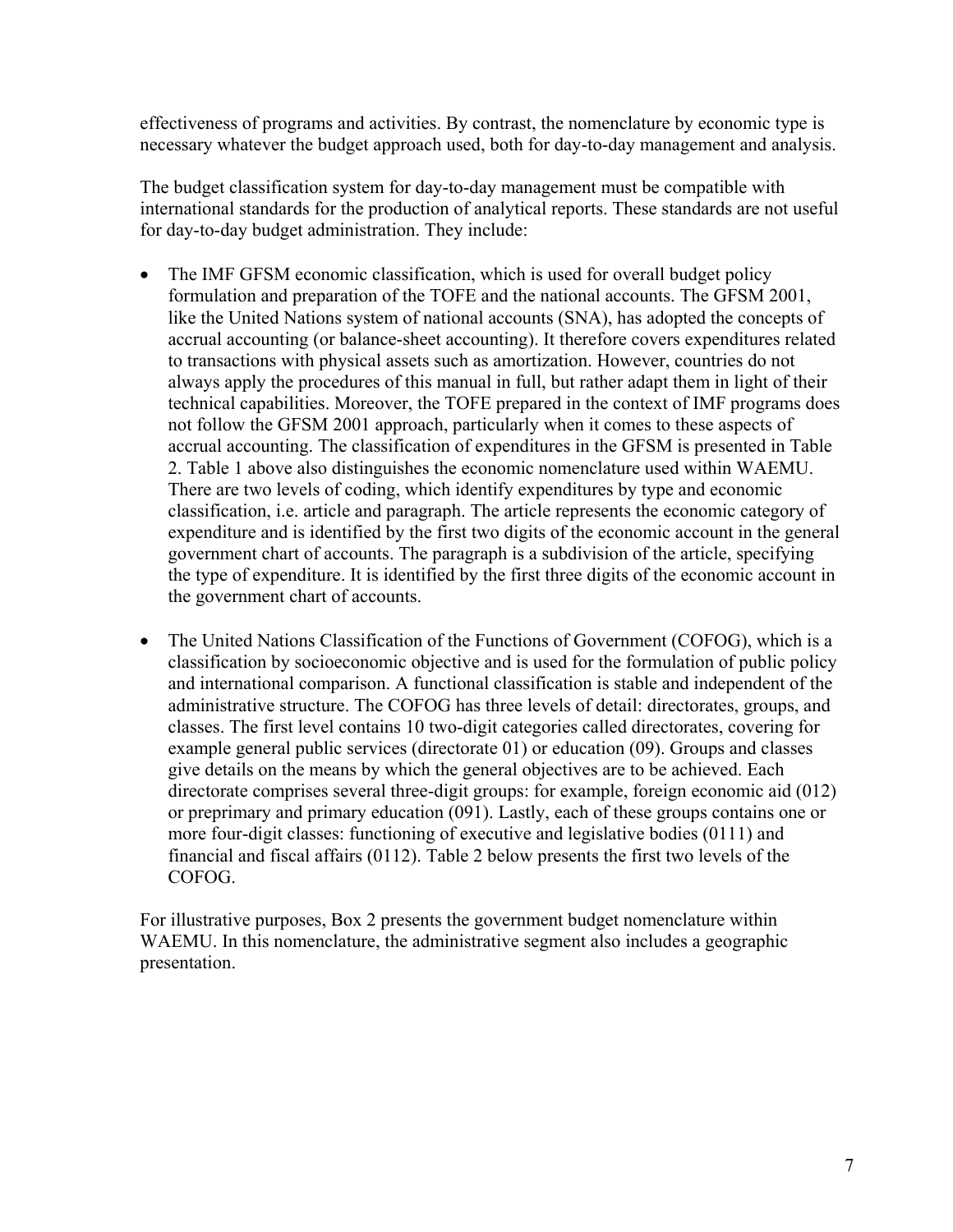# **Box 2. The budget expenditure classification in WAEMU**

Expenditures under the general budget, supplementary budgets, and special treasury accounts are presented in accordance with administrative, programmatic, functional, and economic classifications.

The administrative classification is intended to present budgetary expenses according to the entity or group of entities responsible for their administration. It identifies the hierarchy of the entity responsible for executing the expense and specifies its degree of independence as well as its geographic location. It depends on the administrative organization of ministerial departments or government bodies. It contains two levels. The first level of classification (section) is by ministry or institution. The second level (chapter) refers to departments or groups of departments. The section is identified by a two-digit code, while the chapter code will have at least six digits, indicating:

- the code of the type of entity (centralized unit, de-concentrated unit, autonomous unit): one digit;
- unit code: this is a composite code based on the decimal principle. It is up to each member state to determine the architecture of this code in light of its administrative structure and the needs of budget transparency. The proposed coding includes at least three digits that identify the principal unit and the unit administering the funds, but depending on administrative needs this coding can be expanded;
- geographic code of the unit: this code identifies expenditures according to the country's various districts. It is up to each member state to determine the level – principal, secondary, or even more detailed. If the principal level is selected, this coding has two digits; if a second level is selected, the coding will have four digits.

Within ministries, budget allocations are broken down into programs. A program may include all or some of the funds budgeted for a directorate, a department or unit, a set of directorates, or departments or units within the same ministry. Each program is identified by two digits. The functional classification is designed to classify budget expenditures by their socioeconomic purpose. It is consistent with the COFOG nomenclature.

The economic classification of the budget nomenclature is consistent with the general government chart of accounts. Two levels of coding serve to identify expenditures by type: the article and the paragraph. The article represents the economic category of the expenditure and is identified by the first two digits of the account by type in the chart of accounts. It is coded with two digits. The paragraph is a subdivision of the article, specifying the type of expenditure. It is identified by the first three digits of the account by type in the chart of accounts.

Member states may adopt additional classifications to meet specific concerns. These may include:

- classification by source of finance, to be used for identifying and tracking the means of financing of budgetary expenditure (own funds, domestic or external grants and loans);
- classification by beneficiary, which establishes a link between the budgetary expenditure and the final beneficiary.

Source: *Directive N°08/2009/CM/WAEMU on Government budget classification.*

### *3. The relationships between the different budget nomenclature codes*

To facilitate the production of financial statements using varying criteria (for example, economic classification of budget expense, classification by region, by source of financing), the following principles must be applied when coding the identifiers: (i) each segment must be independent (for example, the same segment must not mix the economic type and destination of the expense); (ii) the segments must be comprehensive in their coverage (for example, the administrative classification segment must cover all organizations covered by the budget); and (iii) the segments must not overlap.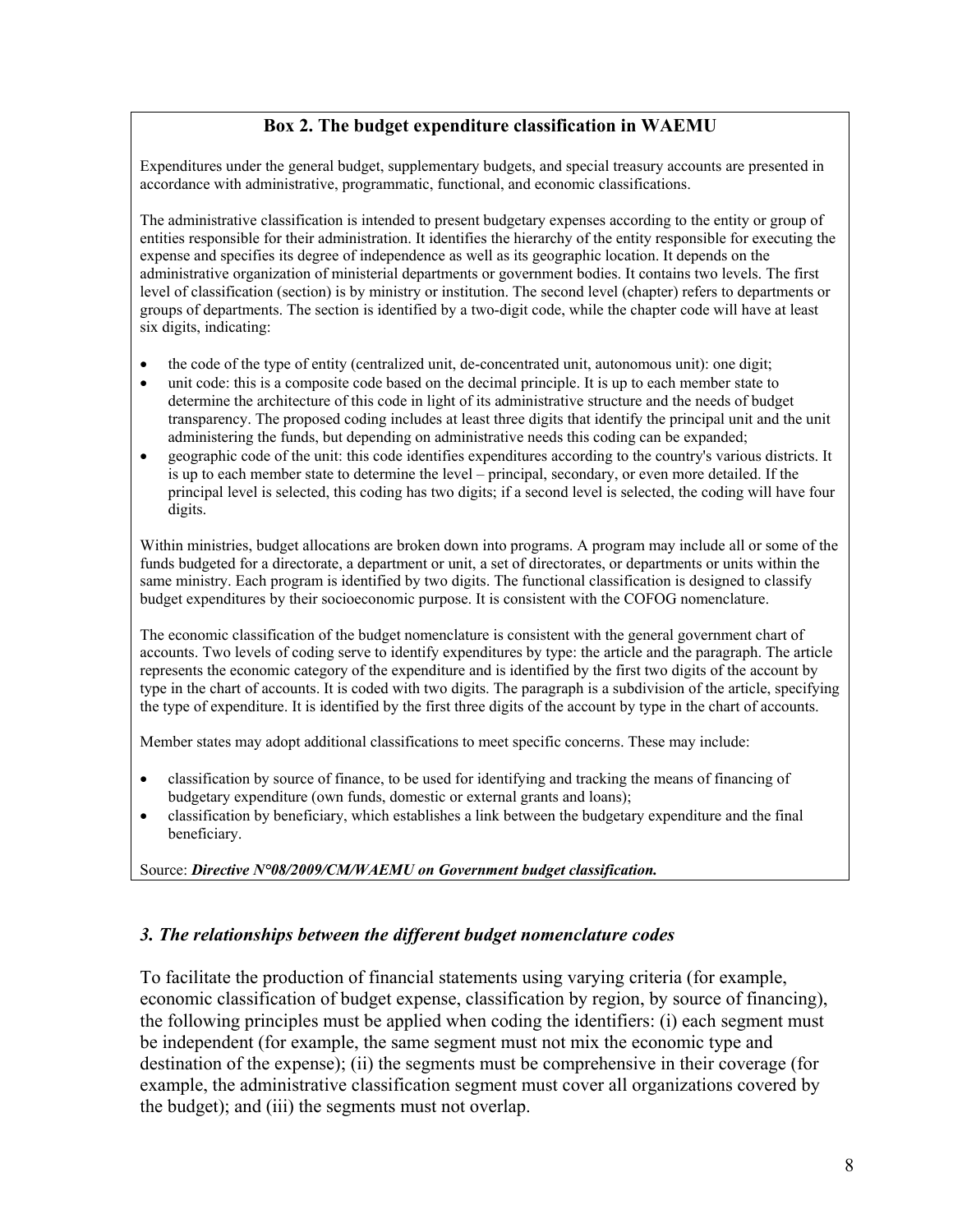Figure 1 below illustrates the relationships between segments of the classification system. A bridge table can be established between administrative, programmatic and functional classifications if and only if they are sufficiently detailed at the activity level. However, it is best to avoid very low levels, which would require highly detailed information. It is wise to stop at a level of detail that remains functional, for example at the level of departments (*services*) for the operating budget and that the level of projects (or project component) for the capital budget.

### *4. Presentation of appropriations in the budget*

The nomenclature used in presenting budget appropriations should combine the "independent" segments discussed above. It must be noted that there is no standard method applicable to all countries. It will depend on the approach used and on the degree of detail desired. Box 3 presents, by way of illustration, a budget expenditure classification based on a programmatic approach. This nomenclature is organized as follows: (i) ministry; (ii) mission (missions may refer to ministries or a group of programs of different ministries with the same or similar objectives); (iii) program (which will preferably be a directorate or a group of directorates or a group of public institutions); possibly subprograms (in the case of composite programs); activities/projects (for example, activities of a directorate; project or group of projects in the public investment plan); source of financing; economic type (breakdown in the government chart of accounts) and regions (specifying whether this is an activity of central government, or a decentralized activity). In many countries, the "mission" level does not exist. This is a purely French concept, designed to give the legislature a good deal of leeway, recognizing that the French budget law originates in Parliament.

| <b>Box 3. Presentation of budget expenditures</b>                 |  |  |  |  |  |  |
|-------------------------------------------------------------------|--|--|--|--|--|--|
| Ministry                                                          |  |  |  |  |  |  |
| <b>Mission</b>                                                    |  |  |  |  |  |  |
| Program                                                           |  |  |  |  |  |  |
| [Sub-program, if any]                                             |  |  |  |  |  |  |
| Administrative unit (general directorates or public institutions) |  |  |  |  |  |  |
| Current activities                                                |  |  |  |  |  |  |
| Category of expense ("Title" in many Francophone countries)       |  |  |  |  |  |  |
| Source of financing                                               |  |  |  |  |  |  |
| Detailed economic type                                            |  |  |  |  |  |  |
| Region                                                            |  |  |  |  |  |  |
| Projects (component of PIP)                                       |  |  |  |  |  |  |
| Category of expense ("Title" in many Francophone countries)       |  |  |  |  |  |  |
| Source of financing                                               |  |  |  |  |  |  |
| Detailed economic type                                            |  |  |  |  |  |  |
| Region                                                            |  |  |  |  |  |  |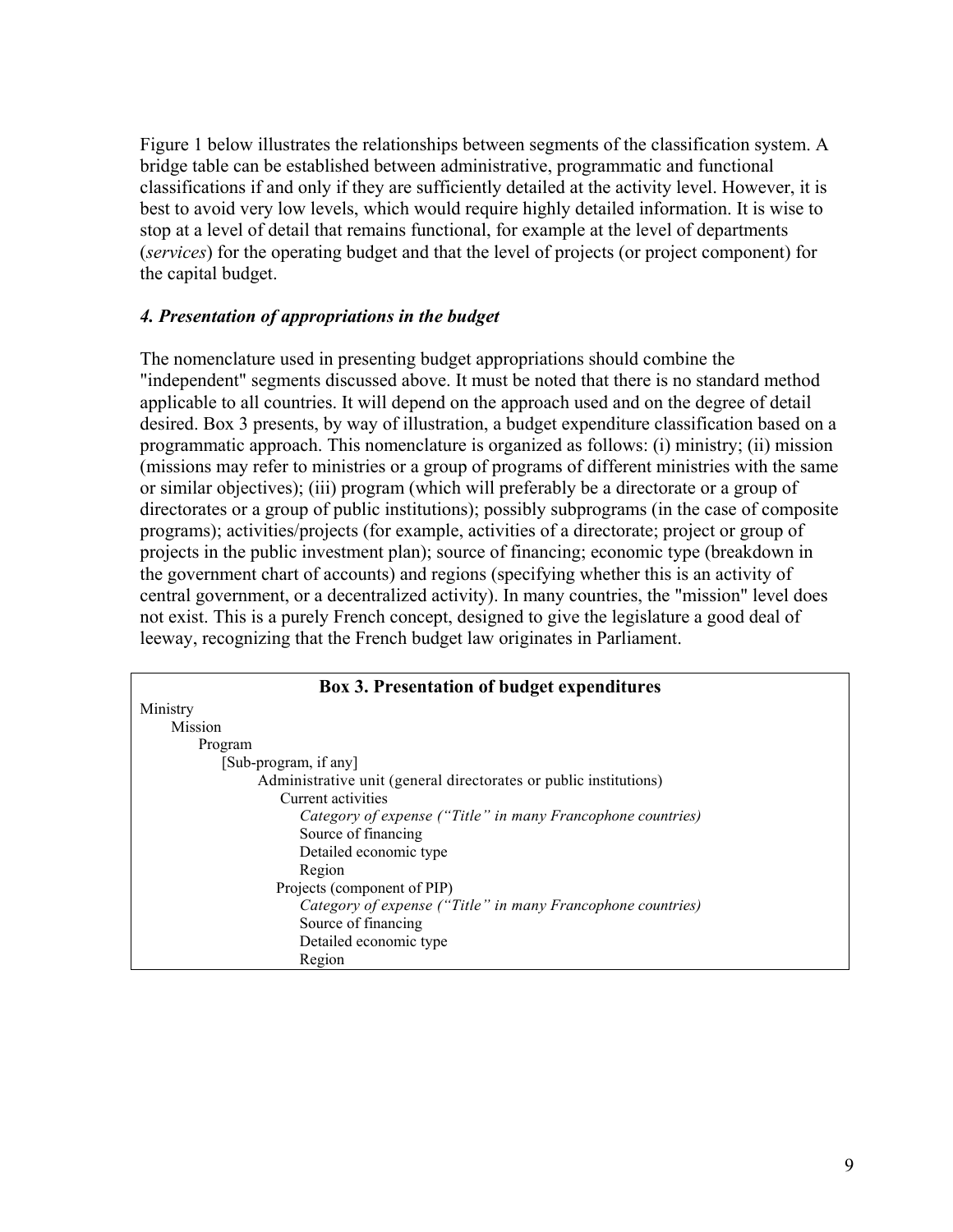| $\boldsymbol{2}$ | <b>Expense</b>                                                                          |
|------------------|-----------------------------------------------------------------------------------------|
| 21               | <b>Compensation of employees [GFS]</b>                                                  |
| 211              | Wages and salaries [GFS]                                                                |
| 2111             | Wages and salaries in cash [GFS]                                                        |
| 2112             | Wages and salaries in kind [GFS]                                                        |
| 212              | Social contributions [GFS]                                                              |
| 2121             | Actual social contributions [GFS]                                                       |
| 2122             | Imputed social contributions [GFS]                                                      |
| 22               | Use of goods and services                                                               |
| 23               | <b>Consumption of fixed capital [GFS]</b>                                               |
| 24               | <b>Interest [GFS]</b>                                                                   |
| 241              | To nonresidents                                                                         |
| 242              | To residents other than general government                                              |
| 243              | To other general government units                                                       |
| 25               | <b>Subsidies</b>                                                                        |
| 251              | To public corporations                                                                  |
| 2511             | To nonfinancial public corporations                                                     |
| 2512             | To financial public corporations                                                        |
| 252              | To private enterprises                                                                  |
| 2521             | To nonfinancial private enterprises                                                     |
| 2522             | To financial private enterprises                                                        |
| 26               | <b>Grants</b>                                                                           |
| 261              | To foreign governments                                                                  |
| 2611<br>2612     | Current                                                                                 |
|                  | Capital                                                                                 |
| 262<br>2621      | To international organizations<br>Current                                               |
| 2622             |                                                                                         |
| 263              | Capital                                                                                 |
| 2631             | To other general government units<br>Current                                            |
| 2632             | Capital                                                                                 |
| 27               | <b>Social benefits [GFS]</b>                                                            |
| 271              | Social security benefits                                                                |
| 2711             | Social security benefits in cash                                                        |
| 2712             | Social security benefits in kind                                                        |
| 272              | Social assistance benefits                                                              |
| 2721             | Social assistance benefits in cash                                                      |
| 2722             | Social assistance benefits in kind [GFS]                                                |
| 273              | <b>Employer social benefits</b>                                                         |
| 2731             | Employer social benefits in cash                                                        |
| 2732             | Employer social benefits in kind                                                        |
| 28               | Other expense                                                                           |
| 281              | Property expense other than interest                                                    |
| 2811             | Dividends (public corporations only)                                                    |
| 2812             | Withdrawals from income of quasi-corporations (public corporations)                     |
| 2813             | Property expense attributed to insurance policyholders [GFS]                            |
| 2814             | Rent                                                                                    |
| 282              | Miscellaneous other expense                                                             |
| 2821             | Current                                                                                 |
| 2822             | Capital                                                                                 |
|                  |                                                                                         |
|                  | [GFS] indicates that this item has the same name but different coverage in the 1993 SNA |
|                  | Source: GFSM 2001, IMF                                                                  |

# **Table 2. Economic Classification of Expense**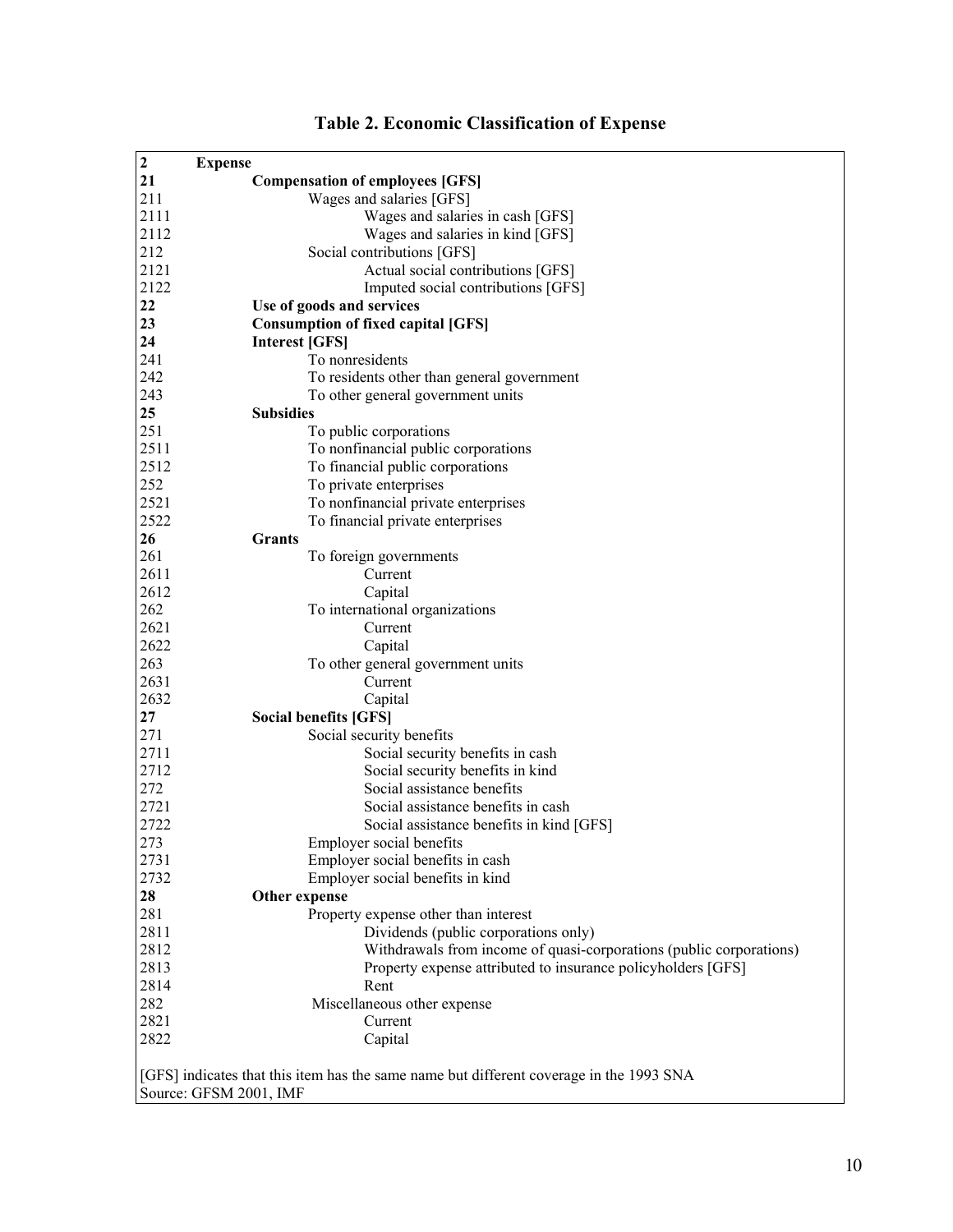| 7 Total outlays                                      | 706 Housing and community amenities              |
|------------------------------------------------------|--------------------------------------------------|
| <b>701 General public services</b>                   | 7061 Housing development                         |
| 7011 Executive and legislative organs, financial and | 7062 Community development                       |
| fiscal                                               | 7063 Water supply                                |
| affairs, external affairs                            | 7064 Street lighting                             |
| 7012 Foreign economic aid                            | 7065 R&D Housing and community amenities         |
| 7013 General services                                | 7066 Housing and community amenities n.e.c.      |
| 7014 Basic research                                  | 707 Health                                       |
| 7015 R&D1 General public services                    | 7071 Medical products, appliances, and equipment |
| 7016 General public services n.e.c.2                 | 7072 Outpatient services                         |
| 7017 Public debt transactions                        | 7073 Hospital services                           |
| 7018 Transfers of a general character between        | 7074 Public health services                      |
| different                                            | 7075 R&D Health                                  |
| levels of government                                 | 7076 Health n.e.c                                |
| 702 Defense                                          | 708 Recreation, culture, and religion            |
| 7021 Military defense                                | 7081 Recreational and sporting services          |
| 7022 Civil defense                                   | 7082 Cultural services                           |
| 7023 Foreign military aid                            | 7083 Broadcasting and publishing services        |
| 7024 R&D Defense                                     | 7084 Religious and other community services      |
| 7025 Defense n.e.c.                                  | 7085 R&D Recreation, culture, and religion       |
| 703 Public order and safety                          | 7086 Recreation, culture, and religion n.e.c.    |
| 7031 Police services                                 | <b>709 Education</b>                             |
| 7032 Fire protection services                        | 7091 Pre-primary and primary education           |
| 7033 Law courts                                      | 7092 Secondary education                         |
| 7034 Prisons                                         | 7093 Postsecondary nontertiary education         |
| 7035 R&D Public order and safety                     | 7094 Tertiary education                          |
| 7036 Public order and safety n.e.c.                  | 7095 Education not definable by level            |
| <b>704 Economic affairs</b>                          | 7096 Subsidiary services to education            |
| 7041 General economic, commercial, and labor         | 7097 R&D Education                               |
| affairs                                              | 7098 Education n.e.c.                            |
| 7042 Agriculture, forestry, fishing, and hunting     | <b>710 Social protection</b>                     |
| 7043 Fuel and energy                                 | 7101 Sickness and disability                     |
| 7044 Mining, manufacturing, and construction         | 7102 Old age                                     |
| 7045 Transport                                       | 7103 Survivors                                   |
| 7046 Communication                                   | 7104 Family and children                         |
| 7047 Other industries                                | 7105 Unemployment                                |
| 7048 R&D Economic affairs                            | 7106 Housing                                     |
| 7049 Economic affairs n.e.c.                         | 7107 Social exclusion n.e.c.                     |
| <b>705 Environmental protection</b>                  | 7108 R&D Social protection                       |
| 7051 Waste management                                | 7109 Social protection n.e.c.                    |
| 7052 Waste water management                          |                                                  |
| 7053 Pollution abatement                             |                                                  |
| 7054 Protection of biodiversity and landscape        |                                                  |
| 7055 R&D Environmental protection                    |                                                  |
| 7056 Environmental protection n.e.c.                 |                                                  |
|                                                      |                                                  |
|                                                      |                                                  |

# **Table 3. Classification of Expenditure by Functions of Government**

R&D = Research and development n.e.c. = not elsewhere classified

Source: GFSM 2001, IMF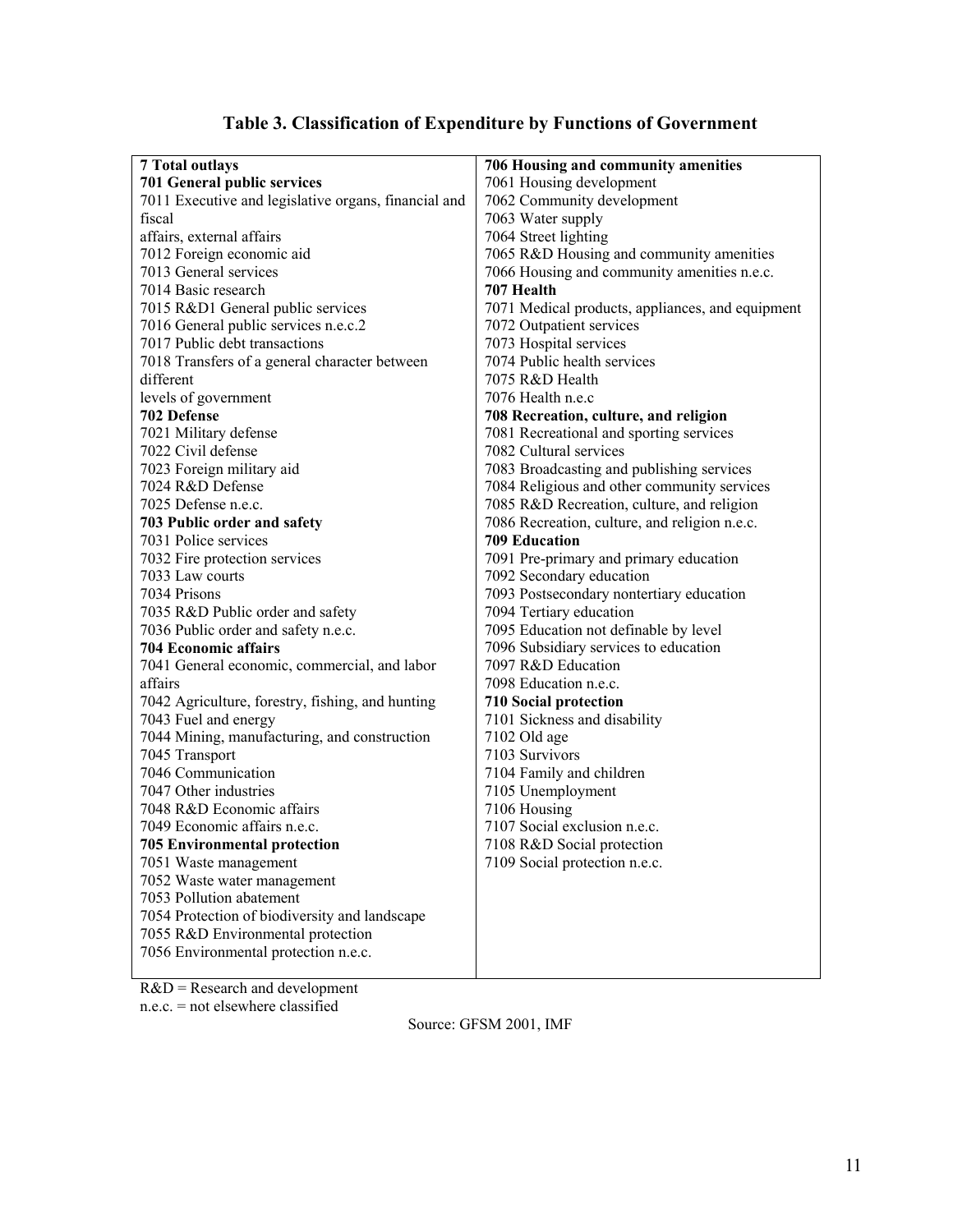

### **Figure 1: Relationships Between Segments of the Classification System**

1. For accountability, the program should be placed under the responsibility of a single line ministry (or main agency etc.).

2. The program or the subprogram will be preferably monofunctional, with limited exceptions.

3. A function code may be generally attributed to each spending unit and project (or to their main function if they are multifunctional).

4. Spending units and projects will generally refer to a single program.

5. The bridge between the administrative, functional and program classification is theoretically established at the activity level. To simplify, the bridge will be placed at the spending unit or project level.

Adapted from R. Allen and D. Tommasi, "Managing Public Expenditure: A reference book for transition countries", OECD, 2001, from Salvatores Schiavo Campo and Daniel Tommasi, "Managing government expenditure", Asian Development Bank 1999; and D. Tommasi, "Strengthening public expenditure management in developing countries. Sequencing issues". 2009).

...............................................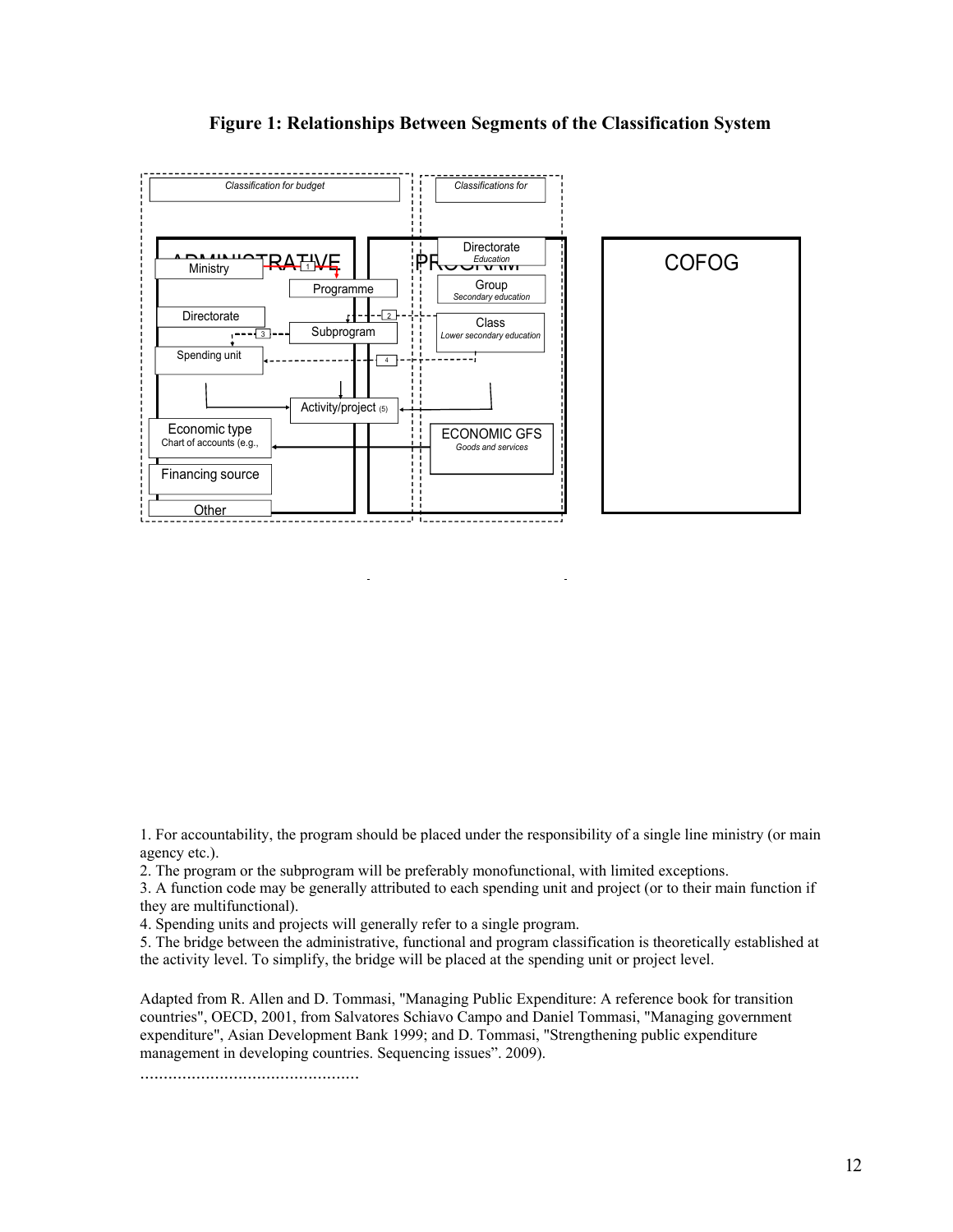Figures 2 and 3 represent respectively examples of budget nomenclatures from two Francophone African countries, Madagascar (nomenclature adopted in 2008 for application as of budget year 2009) and the Union of Comoros (nomenclature adopted since 2005 and which, since not fully implemented, could be improved). These nomenclatures are useful for day-to-day administration and policy formulation. They are also compatible with international standards for producing analytical reports. The economic classifications can be based on a synthesis of accounting records (salaries, goods and services, transfers or subsidies, investment expenditure, interest on the debt). The functional classification is based on a Table bridging spending units or projects and function (COFOG). As this classification is not used for day-to-day administration, it is not advisable to attempt a classification based on budget items.

### **Figure 1. Organization of the Budget Line Item in Madagascar (nomenclature platform 2009)**

|                           | <b>Budget line item</b>            |         |         |         |         |           |       |                 |                    |
|---------------------------|------------------------------------|---------|---------|---------|---------|-----------|-------|-----------------|--------------------|
| Category<br>of<br>expense | <b>SOA</b>                         | Mission | Program | Section | Account | Financing | Donor | Exec.<br>Agency | Financing<br>group |
|                           | 7 1 1 7 1 1 1 1 1 1 1 1<br>l I 1 1 |         | u.      |         |         |           |       |                 |                    |

# **Figure 2. Organization of the Budget Line Item in Union of the Comoros (in process)**

| Budget line item                                                                                        |                                                                                                           |          |         |         |                                                     |            |           |        |
|---------------------------------------------------------------------------------------------------------|-----------------------------------------------------------------------------------------------------------|----------|---------|---------|-----------------------------------------------------|------------|-----------|--------|
| Entity                                                                                                  |                                                                                                           | Ministry | Service | Mission | Program                                             | <b>PGE</b> | Financing | Budget |
|                                                                                                         |                                                                                                           |          |         | Ш.      | $\mathbb{I}$ $\mathbb{I}$ $\mathbb{I}$ $\mathbb{I}$ | .          | Т.        |        |
| Administrative nomenclature: Entity + Ministry + Service/Project for day-to-day management, control and |                                                                                                           |          |         |         |                                                     |            |           |        |
|                                                                                                         | accountability.                                                                                           |          |         |         |                                                     |            |           |        |
|                                                                                                         | Economic nomenclature: General Governement Chart of Accounts (PGE) for day-to-day management and control. |          |         |         |                                                     |            |           |        |

Financing indicates the source of financing for day-to-day management.

 Budget indicates whether the budget item concerns the operating or the capital budget, a special treasury account, or a subsidiary budget.

 Program nomenclature (mission and program) for policy formulation, accountability, management, performance monitoring.

# *5. Cross-classification of expenditures*

The classifications presented above can be cross-compared. Tables 3 and 4 show the most commonly used cross-classifications. These classifications can be produced more readily with the help of a computer system, when segments of the budget classification are independent and non-overlapping (see above).

Table 3 presents a statement prepared on the basis of a survey using COFOG codes and the codes from the government chart of accounts. The latter, combined, are shown in relation to the headings of the economic nomenclature.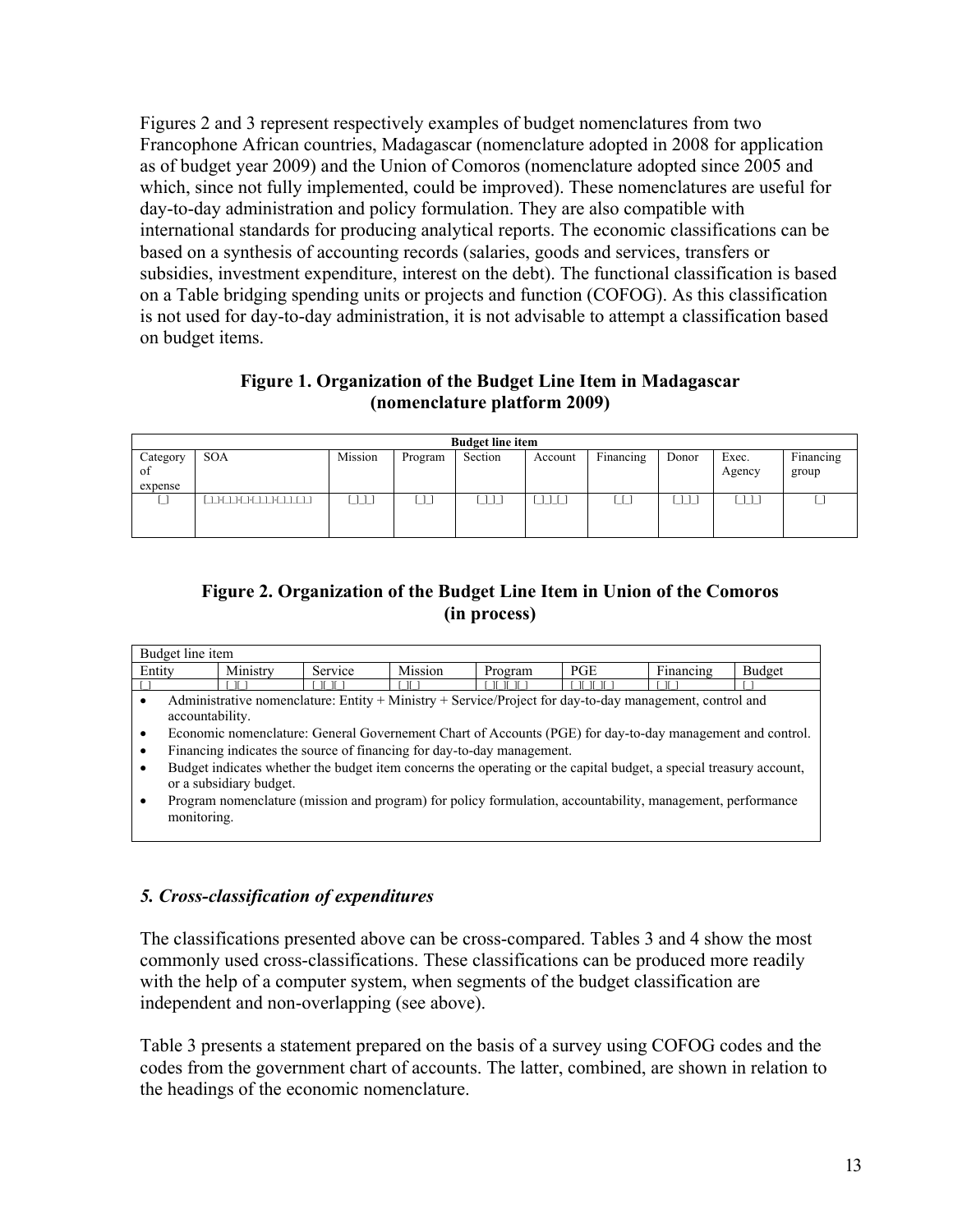Table 3 also shows a statement prepared from a search using a combination of "ministry" codes and program codes together with the codes from the government chart of accounts.

With the new WAEMU budget directive, member states must attach to their budget a matrix cross-referencing the functional and economic classifications, another cross-referencing administrative and functional classifications, and still another cross-referencing administrative and economic classifications (see Directive 06/2009/CM/UEMOA, art. 46 (7)).

|                      | Personnel | Procurement of goods Transfers and |           | Interest on the | Capital |
|----------------------|-----------|------------------------------------|-----------|-----------------|---------|
|                      | expense   | and services                       | subsidies | debt            | expense |
| General services     |           |                                    |           |                 |         |
| Defense              |           |                                    |           |                 |         |
| Public safety        |           |                                    |           |                 |         |
| publics              |           |                                    |           |                 |         |
| Economic             |           |                                    |           |                 |         |
| affairs              |           |                                    |           |                 |         |
| Environmental        |           |                                    |           |                 |         |
| protection           |           |                                    |           |                 |         |
| Housing and          |           |                                    |           |                 |         |
| community facilities |           |                                    |           |                 |         |
| Health               |           |                                    |           |                 |         |
| Recreation, culture  |           |                                    |           |                 |         |
| and religion         |           |                                    |           |                 |         |
| Education            |           |                                    |           |                 |         |
| Social protection    |           |                                    |           |                 |         |
| Ministry 1           |           |                                    |           |                 |         |
| Program 11           |           |                                    |           |                 |         |
| Program 12           |           |                                    |           |                 |         |
|                      |           |                                    |           |                 |         |
| Program 1n           |           |                                    |           |                 |         |
| .                    |           |                                    |           |                 |         |
| Ministry n           |           |                                    |           |                 |         |
| Program n1           |           |                                    |           |                 |         |
| Program n2           |           |                                    |           |                 |         |
|                      |           |                                    |           |                 |         |
| Program nn           |           |                                    |           |                 |         |
|                      |           |                                    |           |                 |         |

| Table 3. Functional and Economic Cross-Classification of Expenditure |  |  |  |  |
|----------------------------------------------------------------------|--|--|--|--|
|----------------------------------------------------------------------|--|--|--|--|

# **B. Structuring the budget by functions**

The functional structure of the budget is independent of its implementation and administrative organization. In principle, the items classified should be individual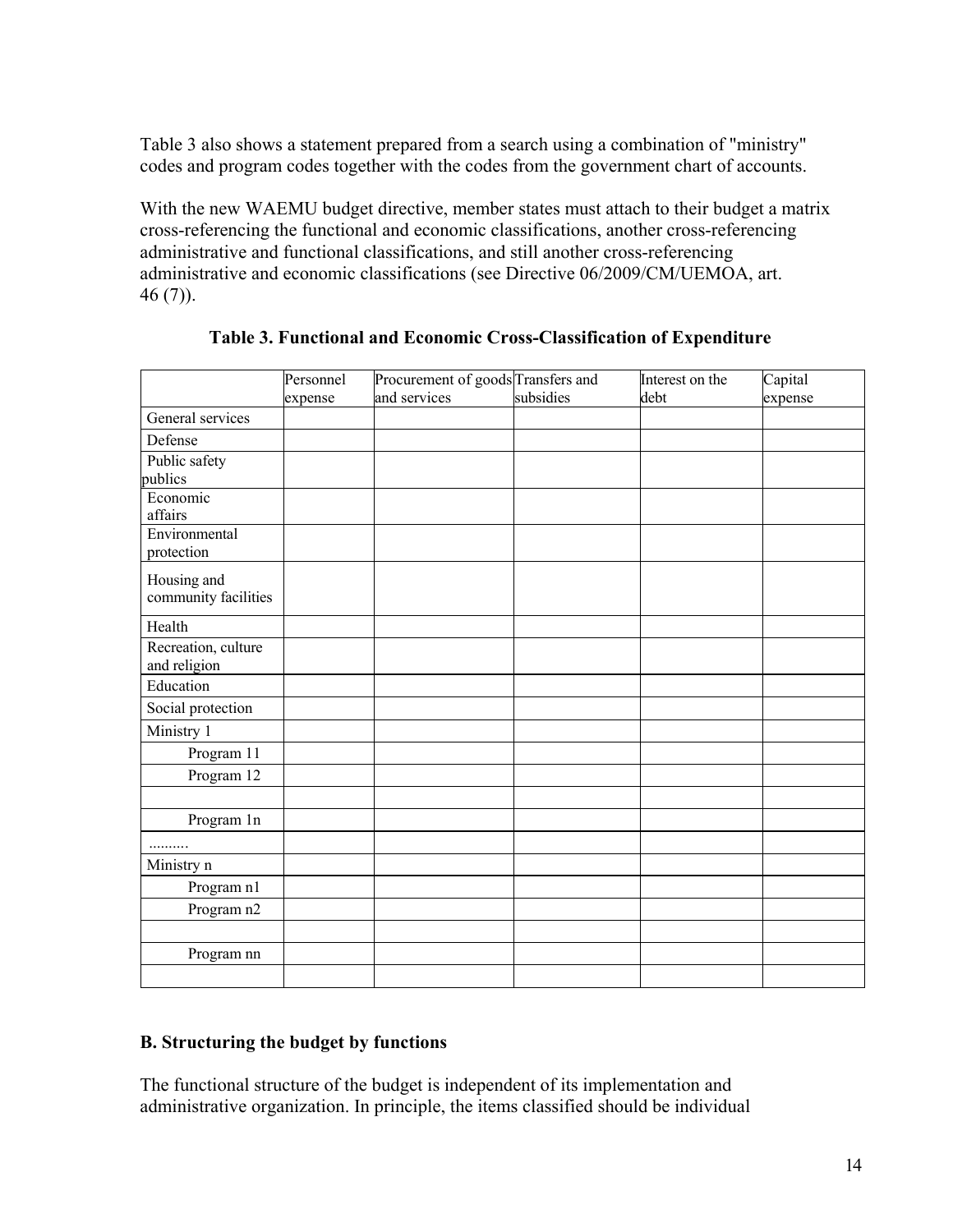transactions, i.e. each transaction should be assigned a code corresponding to a COGOP "function". However, this approach is not feasible for all transactions. Instead, "[functional] codes may have to be assigned to all transactions of agencies, offices, program units, bureaus and similar units within government departments or ministries."

It is possible that the smaller administrative units may perform more than one COFOG function. In this case, administrative outlays will cover two classes or more. It will be best to allocate expenses among these classes. If this is not possible, all outlays should be assigned to "whichever purpose appears to account for the largest part of total outlays". This is most frequently the case with ministers' offices in "multifunctional" ministries.

It is also possible that the four-digit nomenclature provided in Table 2 will not be sufficiently detailed for economic ministries. In this case, a five-digit (classes) nomenclature will be used, making possible a "monofunctional" classification.

# **C. Structuring the budget into programs**

 $\overline{a}$ 

# *1. Some characteristics of programmatic nomenclature*

The program structure of the budget should be stable. A program corresponds at once to a government policy or function and to clearly defined responsibility centers that are to implement them. Programs should be established by ministry, *and interministerial programs should be an exception*. They very often correspond to the functions (or a supervised subsector) of the ministry in question. For example, they may correspond to a group of general directorates, public institutions, or projects.

A program classification embraces several levels, in particular the following: (i) the program; (ii) a subprogram, if any (called "action" in the French budget); and (iii) the activity<sup>1</sup>. This last level is for internal use of the program coordinator (*Responsable de programme*). Programs are broken down operationally into activities or projects, corresponding to clearly defined groups of services or outputs. In practice, for the operating budget, the activity will generally correspond to the administrative unit (the directorate, for example). For the capital budget, the activity is the project or a component of a megaproject. For the activity, input and output indicators can be defined for monitoring efficiency, i.e. the capacity to minimize inputs for a given level of output.

In France, in particular, and in countries that have adopted a quasi-French nomenclature, the highest level is the mission, which often involves more than one ministry (and since this poses accountability problems, the program should be confined to one ministry). The mission is the unit at which the budget is voted, while the program remains the level of Parliamentary

 $<sup>1</sup>$  It is difficult to give precise criteria as to what constitutes an activity. It is important, of course, not to descend</sup> to individual actions, but rather to try to describe all the attributes, missions, functions and services of the ministry. This is an essentially participatory task that draws on notions taken from founding statutes and policy documents, job descriptions, etc. Excessively detailed programs that describe the ongoing activities and outputs of each unit offer no value added. Accounting systems may not be up to tracking the execution of programs with detailed activities and outputs.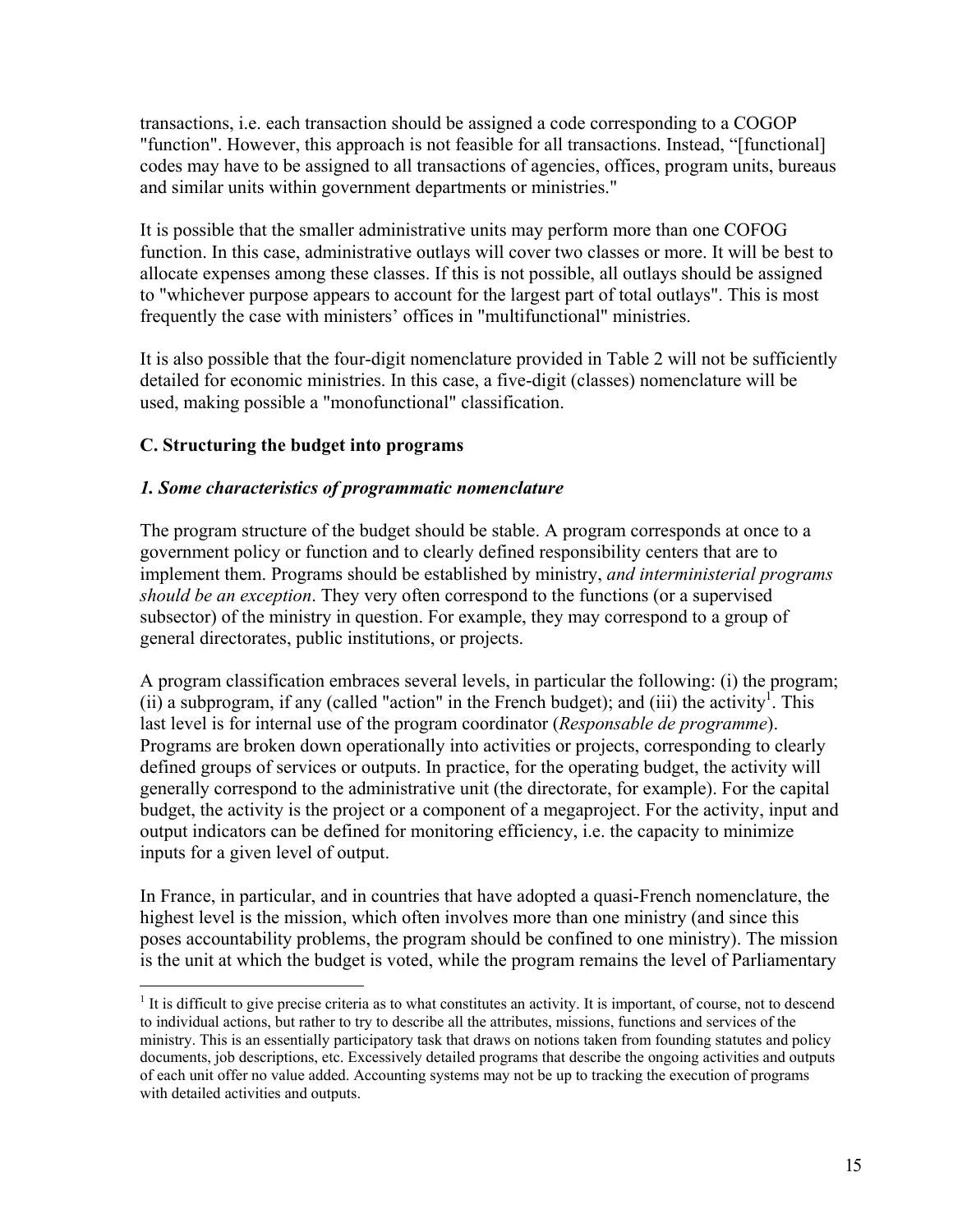authorization. Figure 3 presents the program budget nomenclature in France, introduced by the LOLF (Constitutional Bylaw on Budget Acts).

In some countries (France, Madagascar, Australia) the annual government budget is structured in programs. A document separate from the annual budget presents the indicators (see below, "the culture of performance"). In other countries, including South Africa and Mauritius, the annual budget is organized in programs with multiyear expenditure projections in the same format as the appropriations, along with some performance indicators. The annual budget thus constitutes both the medium-term expenditure framework (MTEF) and the program budget.

Elsewhere again (and particularly in Francophone West Africa, e.g. Benin and Mali) the term "program budget" refers to an a document that is annexed or parallel to the annual budget, such as the multiyear program budgets. In these countries, the first year of the Table represents the current year budget. The other years are indicative, even though they represent firm commitments for the governments. They will be implemented in subsequent budgets. Multiyear budgets are illustrated in Table 4, extracted from the program budget of Mali (Ministry of National Education) for 2007. This program budget is often identical to the **MTEF** 



**Figure 3: France: Mission, Program, and Action** 

Source: Ministry of Finance, France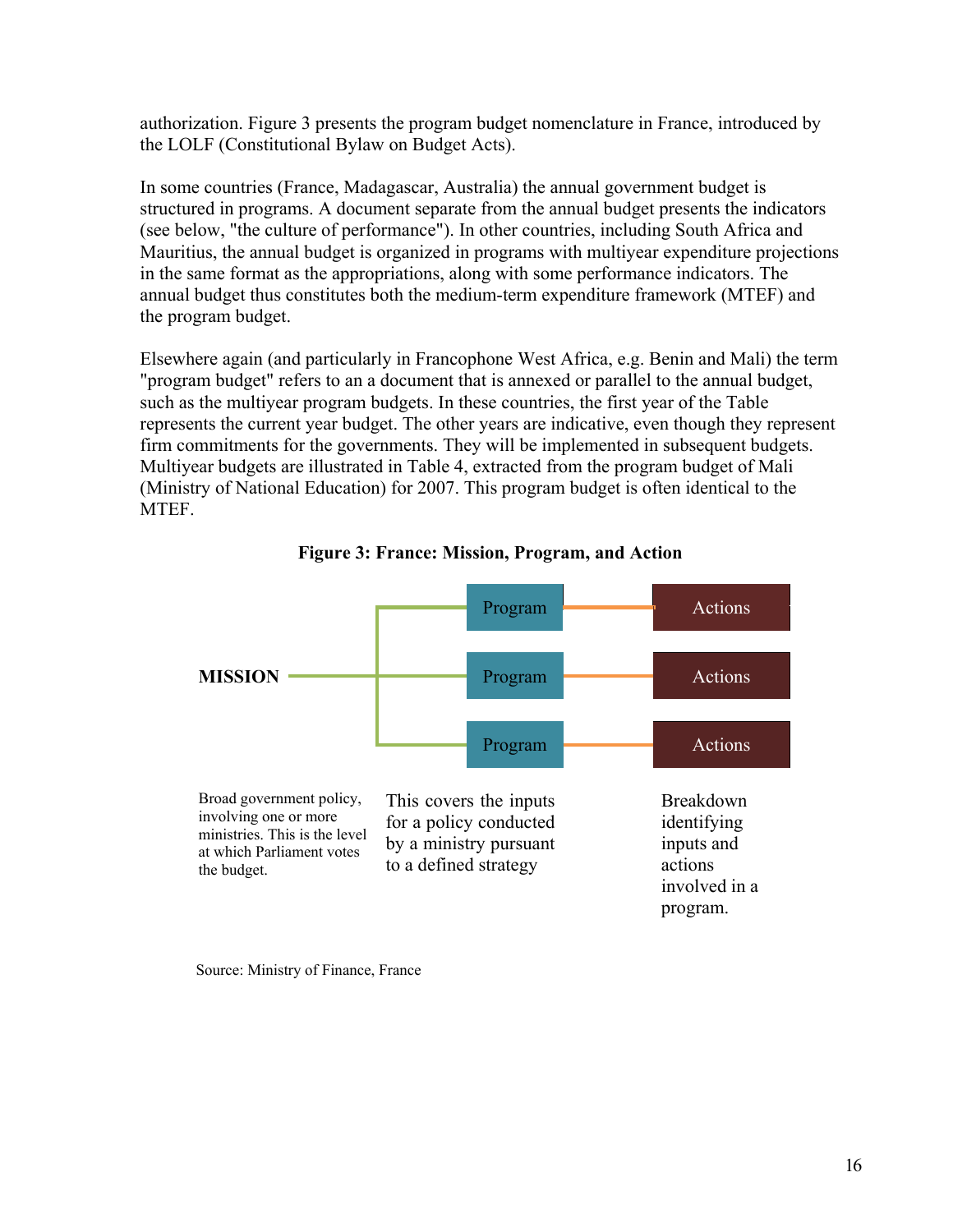# **Table 4. Extract From the Program Budget of Mali**

**Ministry of National Education** Section 410

#### 1. MISSIONS:

Implement national policy with respect to basic education, literacy, preschool and special education, normal education, higher education and scientific research.

#### 2. OVERALL OBJECTIVES:

- Promote a system of education for all.
- Improve the quality of education.
- Improve financial, material and human management.
- Adapt the basic education system to the country's economic, social and cultural realities.

#### 3. PROGRAM EXPENSE TABLE

|    | Programs               | Personnel      | Current        | Investment     |                 | Total           |                 |
|----|------------------------|----------------|----------------|----------------|-----------------|-----------------|-----------------|
|    |                        |                |                |                | 2007            | 2008            | 2009            |
| 01 | General administration | 6,766,752,000  | 8,233,913,000  | 6,701,865,000  | 21,701,865,000  | 21,345,973,000  | 22,274,113,000  |
| 02 | Basic education        | 54,310,544,000 | 20,080,569,000 | 31,749,200,000 | 106,140,313,000 | 110,920,963,000 | 117,936,794,000 |
| 03 | General secondary      | 5,105,007,000  | 4,178,142,000  | 694,000,000    | 9,977,149,000   | 10,811,640,000  | 11,492,434,000  |
|    | education              |                |                |                |                 |                 |                 |
| 04 | lechnical and          | ,216,518,000   | 3,109,672,000  | 0              | 4,326,190,000   | 4,772,379,000   | 5,109,550,000   |
|    | professional education |                |                |                |                 |                 |                 |
| 05 | Higher education       | 3,959,387,000  | 9,653,452,000  | 3,964,000,000  | 17,598,839,000  | 18,972,403,000  | 20,164,628,000  |
| 06 | Scientific research    | $\theta$       | 486,494,000    | 205,000,000    | 691,494,000     | 739,979,000     | 785,461,000     |
|    | <b>TOTAL</b>           | 71,358,208,000 | 45,742,242,000 | 43,333,400,000 | 160,433,850,000 | 167,563,337,000 | 177,762,980,000 |

#### 410. Ministry of Education

................................

### *2. Some sound principles for preparing the program budget*

While program budget architecture differs from one country to the next, the lessons of international experience point to some general principles about the approach to take in preparing a program structure. Box 3 presents some "good principles" for limiting the risk of failure when implementing program budgets.

These principles cannot eliminate all the problems. The following points should be addressed in particular:

 Appoint a program coordinator with sufficient authority to manage the program without difficulties. Program budgeting in fact introduces a horizontal management approach that requires coordination among players. This new approach does not always fit with the administrative and territorial organization of the State, although it is best to rationalize the two chains (managerial and administrative). Until such rationalization is achieved, the program coordinator will have to have hierarchical authority over all units involved in the program. In Madagascar, when the program concerns one directorate, its director will be the program coordinator; when it concerns several directorates, the program coordinator will be the person who has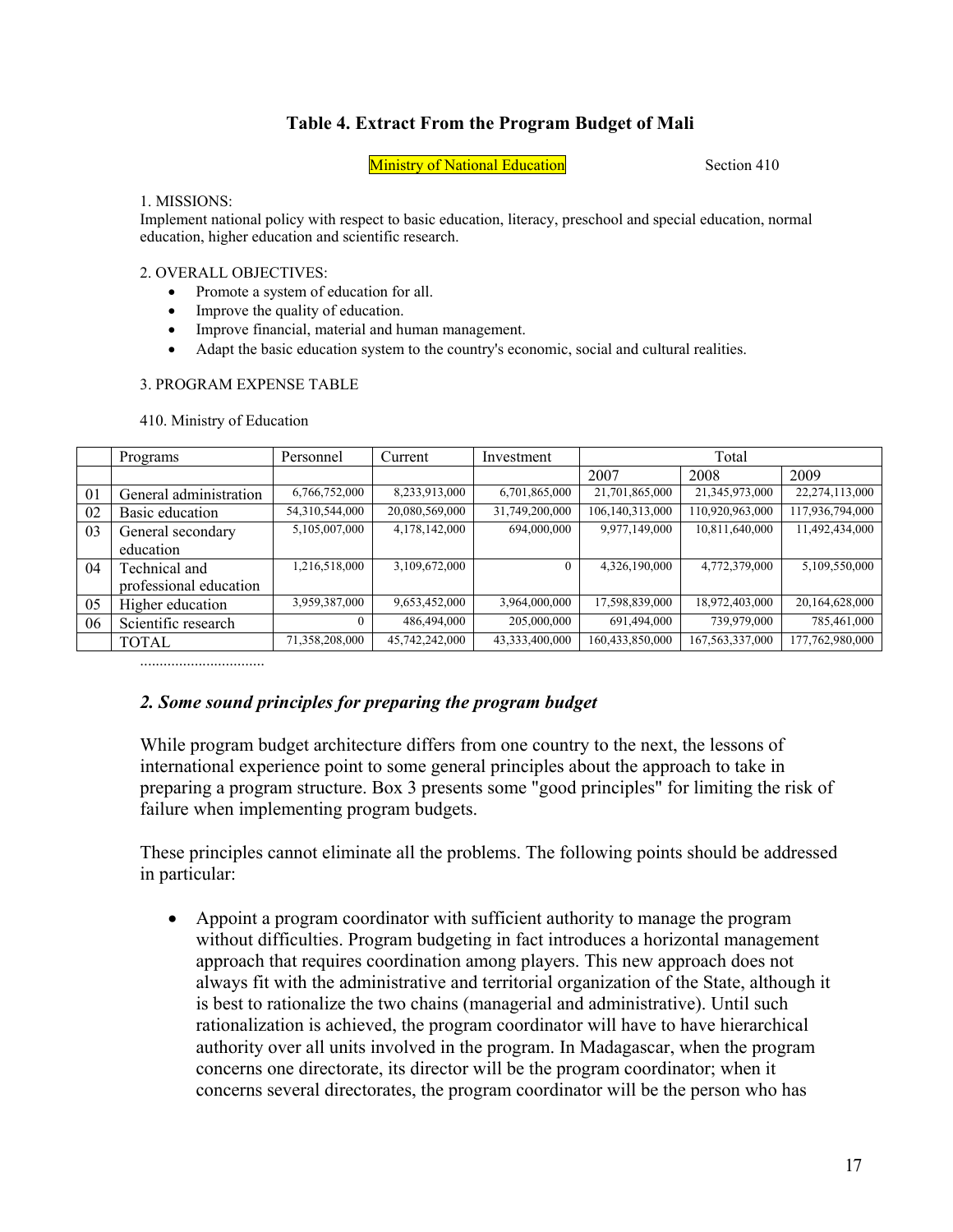authority over all those directorates. If there are several general directorates contributing to the same operating program, the Permanent Secretary "naturally" becomes the program coordinator. Questions will arise concerning the general administration and management program, which covers the Office of the Minister (*Cabinet*) and the units reporting directly to it as well as the Permanent Secretary of the Ministry and the units reporting to him. It is up to the Minister to decide which of these two senior officials – Permanent Secretary (*Secrétaire Général)* and Chief of Staff (*Directeur de Cabinet*) – will be the program coordinator. He may select another officer and give him sufficient authority to manage the program. In most cases, however, it is the Permanent Secretary who is the program coordinator. That choice in no way diminishes the power of the Chief of Staff, whose role vis-à-vis the ministerial administration should suffer no ambiguity. This choice may perhaps be guided by a desire to "depoliticize" the budget function.

- Define the respective roles of the program coordinator and the support functions. The program coordinator is the key person for implementing the program. It is he who prepares the budget for the program with the operating intermediaries. He also has prime responsibility for implementing the program operationally. The support functions (administrative and financial affairs directorate, human resources directorate, research and programming directorate, procurement unit) must "evolve towards a role of expertise, evaluation and advice" to support their ministry's program coordinators in preparing and implementing programs. These functions will coordinate the needs of the program coordinators and adapt them as necessary to ensure consistency with the sectoral budget and priorities decided by the minister.
- "Contractualize" relations between the program coordinator and the operating intermediaries, regardless of their level. These intermediaries may be located in head office or in the de-concentrated offices. Program budgeting takes an approach that is results-based rather than inputs-based in preparing and implementing budgetary choices. This means a new distribution of roles and gives managers wide freedom in using the funds and the personnel available to them. In return, managers undertake to achieve previously negotiated objectives, as measured by quantitative indicators for assessing outcomes against the resources used. There are various forms of contract and terminology, and their scope of application and their function will vary from one country to the next. However, these contracts should be negotiated and they should set out the reciprocal obligations of the parties. They institute true parity between the parties, who must take a positive attitude for achieving the previously established goals. Box 4 illustrates the principles that should guide the relationships between the program coordinator, the activities managers and the operating units within the context of the program budget in Madagascar. These principles are symmetrical with those that exist between the program coordinator, the program operating budget managers, and the operational units in the French LOLF. In short, program funds are allocated to a single person, the program coordinator, who is responsible for distributing them among program activities and the various players who contribute to implementing the program. He delegates operational management for the program to the actors involved in the program (central government units, deconcentrated units,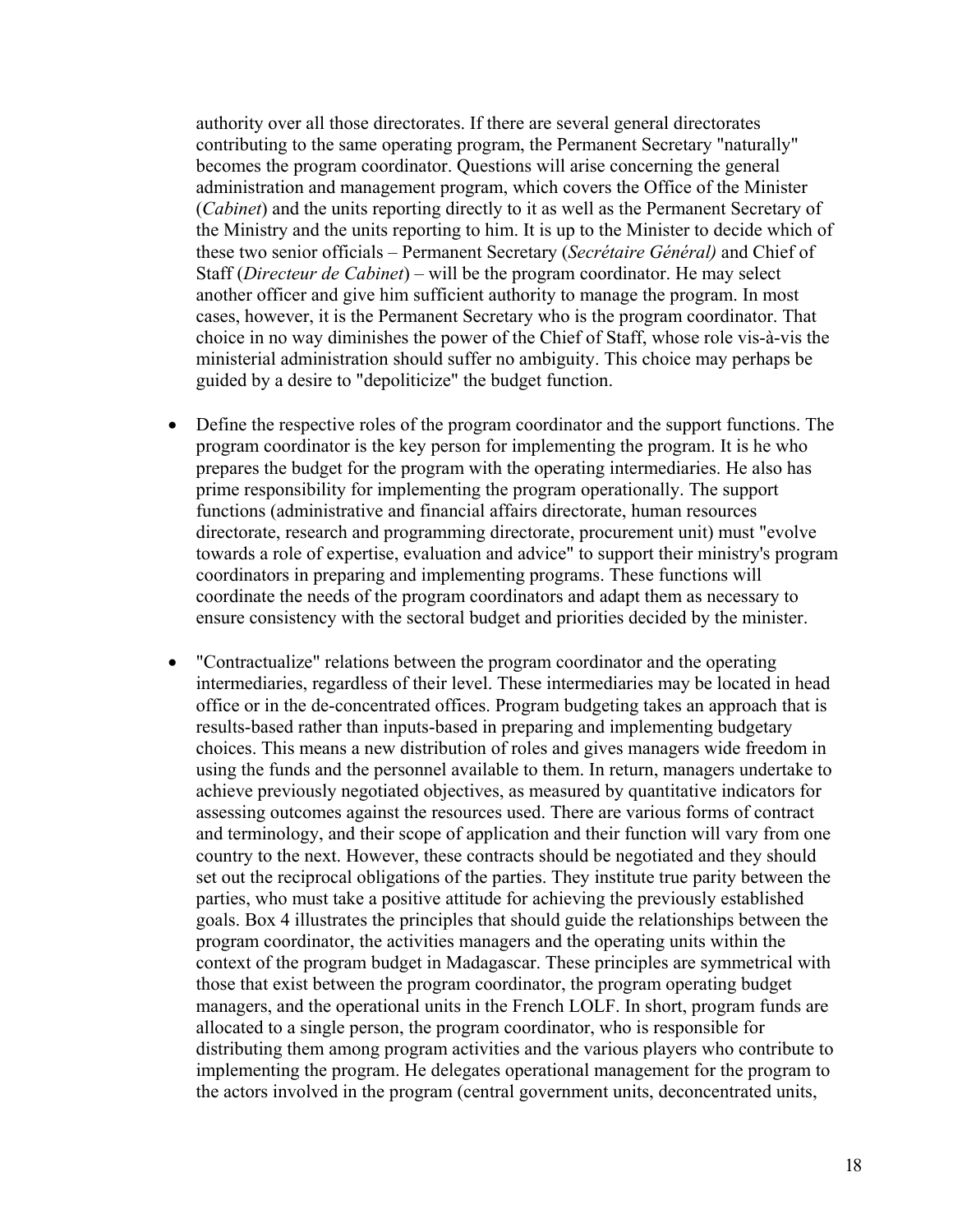project management units, public institutions). The latter are responsible to the program coordinator for their portion of the program. Targets and indicators relating to their own areas of responsibility must also be established in the context of management dialogue. The management autonomy of public institutions is preserved or reinforced, but in return these bodies are held accountable for their results, on the basis of indicators agreed with the program coordinator.

- Review management rules to make managers more accountable for the funds assigned them. The new rules for managing budgetary allocations will target two main objectives: (i) to improve the efficacy of spending by highlighting the objectives of public programs and (ii) to make ministry managers accountable by requiring them to produce two key reports, the annual performance plan and the annual performance report (see below). This will require a new form of internal control based on performance. Ex ante control of public spending will be relaxed in favor of stricter ex post control. In particular, managers will be freed from formalistic controls and allowed to develop control that focuses on risk prevention and on performance, internalizing the constraints of performance and good management at the manager level. Managers have broad maneuvering room. Within programs, they are free to shift funds among "titles", although in some countries (e.g. France and Madagascar) this freedom is subject to asymmetric fungibility.
- Carefully assess the risk of conflict between program coordinators and administrative managers (risks of bureaucratization). The program budget introduces a triple hierarchical chain that requires better coordination if the planned objectives are to be achieved. This triple hierarchy involves administrative chains (directorates and units), budgetary chains (authorizing officer) and organization of the program and performance budget (program coordinator and operating intermediaries). This does pose problems in implementing program budgets, and an accommodation has to be found in order to give each of these three poles the means to achieve its mission.

In some Francophone countries, the personnel database will have to be revised for allocating "operational" personnel by program. On the other hand, administrative or managerial staff will be assigned to the administration and management program. As deconcentrated units are responsible for implementing a portion or all of a ministry's programs, their staff can generally be assigned to the management program. But if these units are organized in such a way that staff are assigned to different programs without a "distribution key", each program will take into account the personnel available to it. This holds as well for the funds budgeted for these units.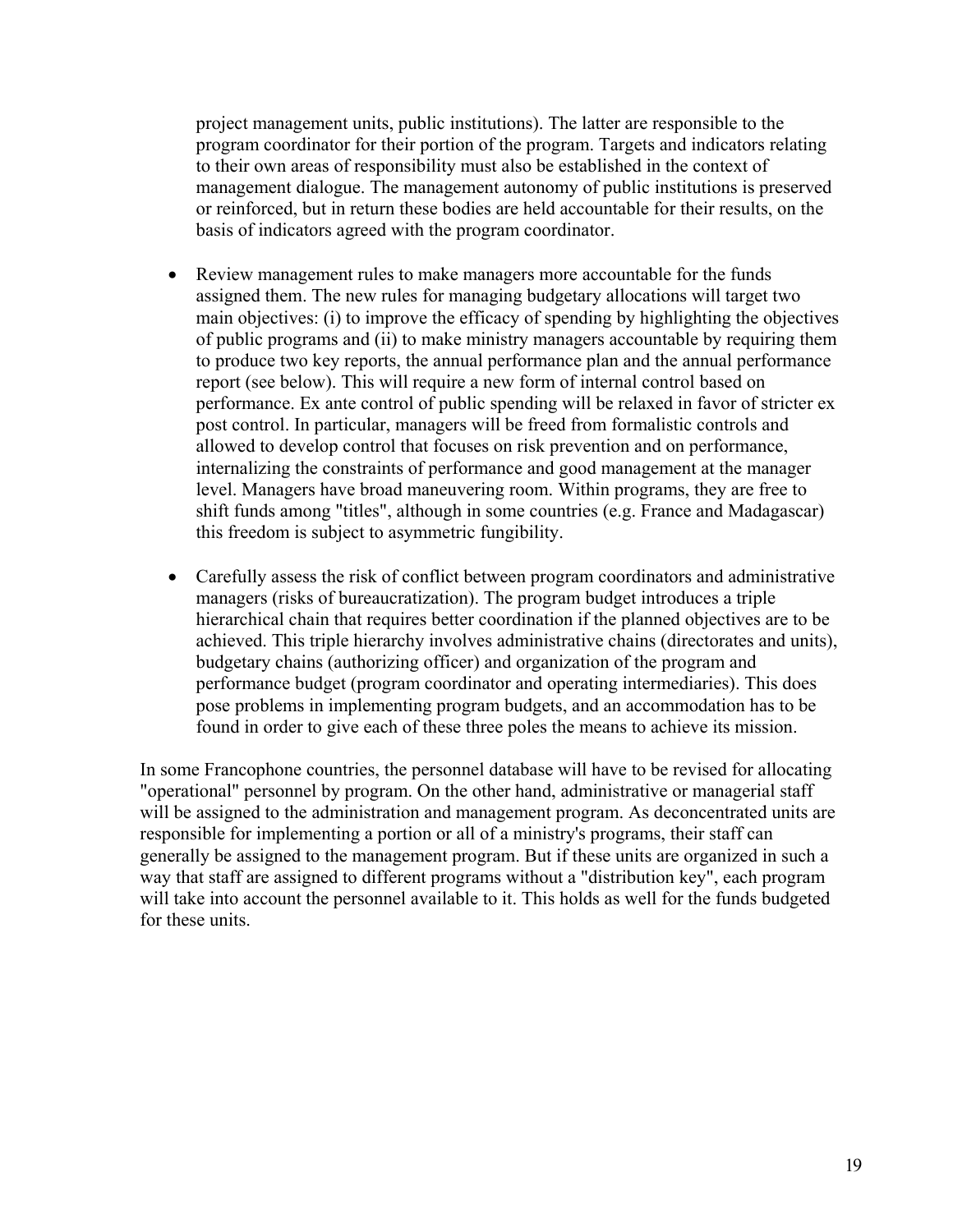| Program                               | Directorate, unit, project or public institution             |
|---------------------------------------|--------------------------------------------------------------|
| Administration and management program | SG, Cabinet, DAF, DEP, etc.                                  |
| Operating program 1                   | Directorate 1A, Directorate 1B, project 1A, project 1B, etc. |
| Operating program 2                   | Directorate 2A, Directorate 2B, project 2A, project 2B, etc. |
| Operating program 3                   | Directorate 3A, Directorate 3B, project 2A, project 2B, etc. |
| Etc.                                  |                                                              |

### **Table 5. Bridge Table Between Programs and Administrative Structure**

### **Box 3. Some Sound Principles for Program Budgeting**

- To identify responsibilities clearly, programs should be established by ministry, and interministerial programs should be the exception. The program corresponds in many cases to a general directorate or a group of general directorates, or a group of public institutions.
- Appoint a program coordinator, responsible for coordinating and monitoring program activities and projects.
- Keep the program nomenclature simple, and limit the number of programs per ministry (e.g. an average of 3 to 8 programs per ministry).
- In some cases it may be useful to break programs down into subprograms, but thi should be done on a case-by-case basis, taking care not to construct a nomenclature of programs and subprograms that is too complex.
- Programs will be broken down into activities and projects. In many cases, this breakdown consists of identifying each administrative unit (general directorate, public institution etc.) pertaining to the program, and within these units, separating activities related to current operations, transfers, and development projects. Ministries or managers may adopt more detailed breakdowns of programs for their internal management needs, but at the central level it is best to adopt a simple structure of programs and activities for preparing the budget.
- The program (or subprogram) should whenever possible be monofunctional in the sense of the COFOG, but this cannot be a universal rule.
- The use of arbitrary distribution keys or parameters for allocating an administrative unit's expenses on goods and services or general expenses among several programs should be avoided. In general, all expenses and all staff of an administrative unit should be allocated to one program, and one only. Exceptions should be clearly identified, and the budget of each program will have to be identified within the budget of each directorate. For this purpose, bridge tables should be established between the program nomenclature and the administrative nomenclature (see Table 5).
- The program structure should be stable in a context of government reorganization. It must be readily transposable into the administrative structure of the new government.
- The program structure must be comprehensive, i.e. it must cover all activities of the ministry.
- Within each line ministry, a distinction should be made between: (i) a general administration program, covering the activities of general units that cannot be attributed to specific objectives (minister's office, permanent secretary's office, financial affairs directorate, etc.); and (ii) operating or support programs relating to the activities of units under the supervision of the ministry or operating units.

(Adapted from *Analyse du cadre conceptuel des budgets par objectifs* of the Republic of Tunisia, by P. Demangel, Daniel Tommasi, Ian Davies, Béchir Lassoued, Robert Poinsard and Ahmed Ourir)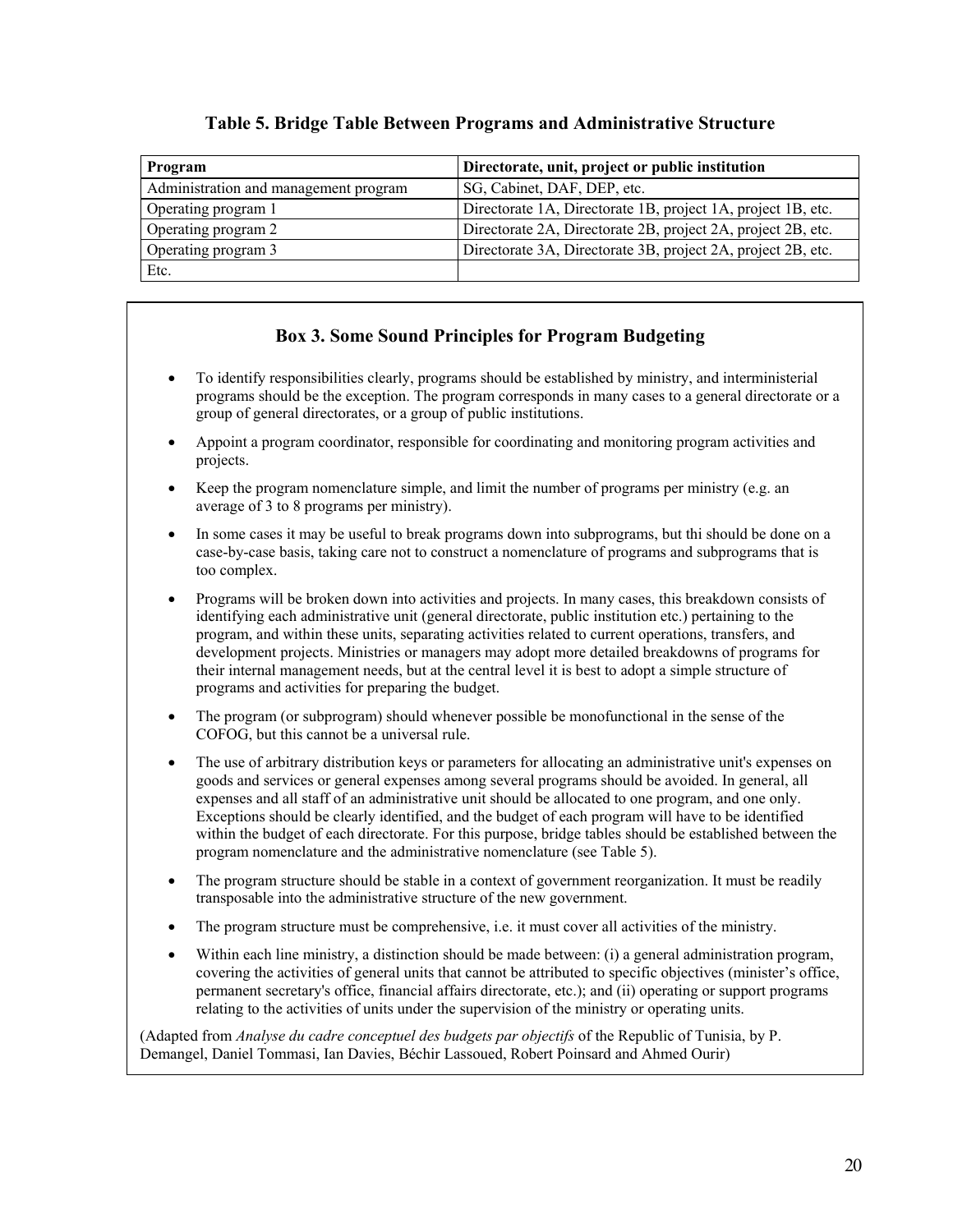# *3. Grouping expenditures by program*

A program groups a ministry's expenditures regardless of their economic type and source of financing. Data on all categories of expenditure must be available by program. Table 6 *[sic]* summarizes the steps needed to group expenditures into programs.

| <b>Nature of the</b>  | <b>Treatment</b>                                                                                                                                                                                                                                                                                                                                                                                                                                                                                                                                                                                                               | <b>Program expenditures</b>                             |
|-----------------------|--------------------------------------------------------------------------------------------------------------------------------------------------------------------------------------------------------------------------------------------------------------------------------------------------------------------------------------------------------------------------------------------------------------------------------------------------------------------------------------------------------------------------------------------------------------------------------------------------------------------------------|---------------------------------------------------------|
| expenditure           |                                                                                                                                                                                                                                                                                                                                                                                                                                                                                                                                                                                                                                |                                                         |
| Personnel             | Allocate personnel expenditures by directorate and<br>then by program, according to the bridge Table<br>between program and administrative structure                                                                                                                                                                                                                                                                                                                                                                                                                                                                           | Expenditures for personnel<br>assigned to SOA* X1 to Xn |
| Goods and<br>services | Allocate by program according to the bridge Table<br>between program and administrative structure                                                                                                                                                                                                                                                                                                                                                                                                                                                                                                                              | Non-personnel operating budget of<br>SOA X1 to Xn       |
| Transfers             | Transfers managed by the operational directorates:<br>Allocate by program according to the bridge Table<br>between program and administrative structure.<br>Transfers managed by directorates or administrative<br>or managerial authorities (DAAF, SG etc.):<br>Allocate by program according to their function (or<br>their beneficiary sector)                                                                                                                                                                                                                                                                              | Amount of transfers T1 to Tm                            |
| Investment            | Monosector projects managed by operational<br>directorates<br>Allocate projects by program according to the bridge<br>Table between program and administrative structure.<br>Monosector projects managed by directorates or<br>administrative or steering authorities (DAAF, SG<br>$etc.$ ):<br>Allocate projects by program according to their<br>function (or their beneficiary sector).<br>Multisector projects:<br>Allocate project components by program according<br>to their function (or their beneficiary sector). If this is<br>difficult, allocate by principal function (or<br>beneficiary sector) of the project. | Cost of projects P1 to Pp                               |

### **Table 5. Constructing a program budget**

\*SOA = *Service opérationnel d'activité,* "Operational activity unit"

### *4. Avoiding pitfalls in program preparation*

Program classification should facilitate policy formulation and the monitoring of activities at the operational level. But it is well to avoid some technocratic errors that consist in ignoring responsibilities in budget management and in the organization of budgetary and accounting management. An example of such an error is to try to establish and quantify a budget for each economic policy objective (for example PRSP objectives) or for each performance indicator. As discussed in the note from the French Ministry of Finance (see Box 4) objectives-based budgeting is neither realistic nor desirable, for two reasons: (i) the budget is subject to an overall ceiling; (ii) there is no automatic link between budgetary appropriation and performance objectives. As indicated in Table 6, the link between programs and strategies is provided through performance indicators that can be used to track progress in the contribution of each program to the achievement of strategies. Managing performance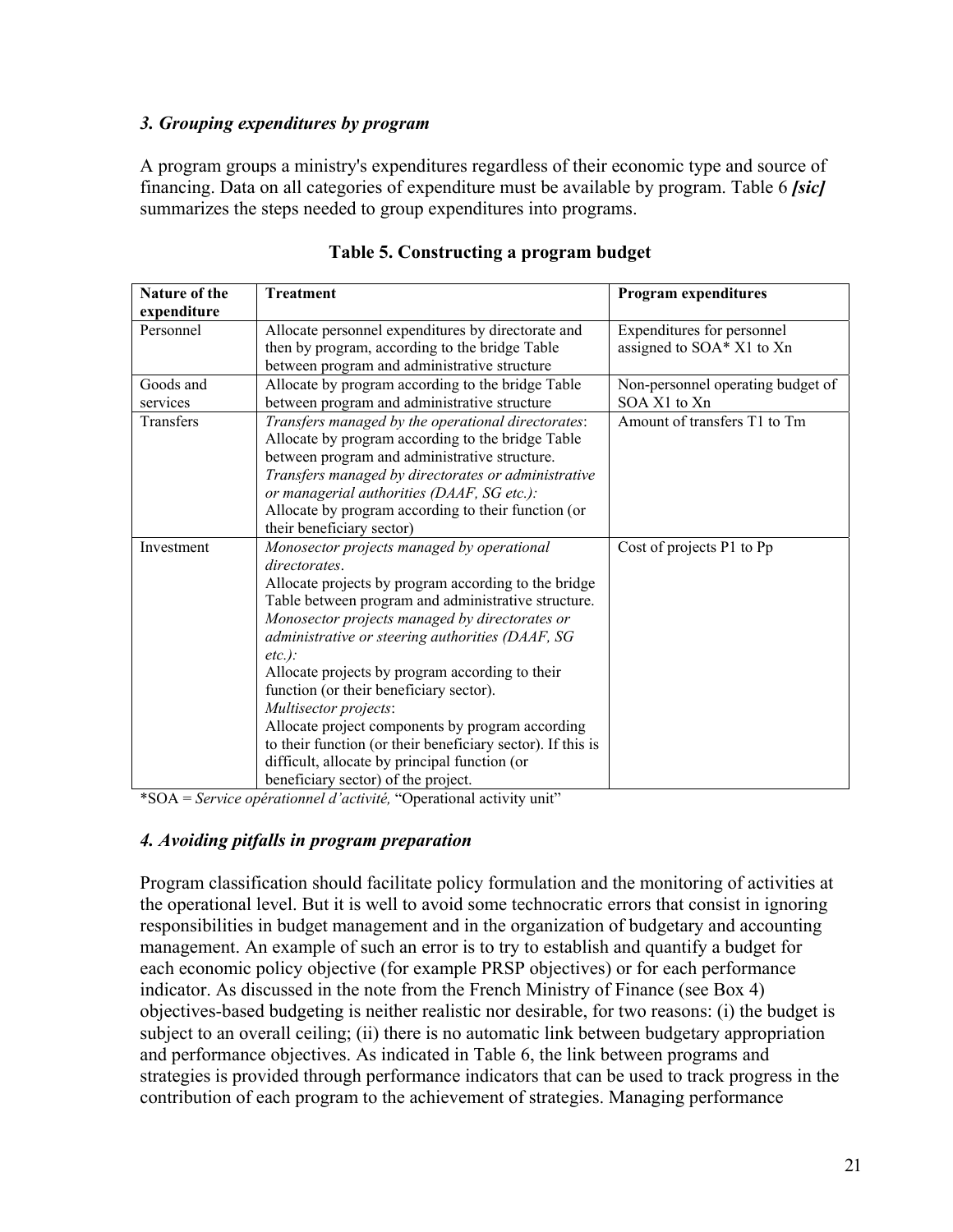consists of breaking down the strategic approach into strategic objectives<sup>2</sup>, operational objectives and indicators<sup>3</sup>. This breakdown applies to all levels of government. The link between strategic objectives and operational objectives must be consistent overall and must "serve" the strategy of the organization (or of the program). Objectives must be "SMART" – specific, measurable, accepted, relevant and time-bound. This holds as well for performance indicators (see below for further information on performance indicators).

| <b>Programs</b>                                              |        |                                              |            |        |  |
|--------------------------------------------------------------|--------|----------------------------------------------|------------|--------|--|
| <b>Strategic themes</b>                                      |        | Program 1 Program 2 Program 3 Program 4 etc. |            |        |  |
| Strategic theme (commitment/challenge) A                     |        | P <sub>2.A1</sub>                            |            |        |  |
| Objective A1                                                 | IP1.A1 |                                              |            | IP4.A1 |  |
| Objective Am                                                 | P1.Am  |                                              |            | IP4.Am |  |
| <b>Strategic theme (commitment/challenge) B</b> Objective B1 |        |                                              |            |        |  |
| $\ddotsc$<br>Objective Bn                                    |        | $I^P2.B1$<br>IP2.Bn                          |            |        |  |
| Strategic theme (commitment/challenge) C<br>Objective C1     |        |                                              | $I^P$ 3.C1 |        |  |
| Objective Cp                                                 |        |                                              |            | IP4.Cp |  |
| Etc.                                                         |        |                                              |            |        |  |

### **Table 6. Articulation of strategies, programs and indicators**

IPkl: performance indicator for program k and objective l

 $\overline{a}$ 

*Adapted from P. Demangel, Projet de guide méthodologique pour l'établissement des nomenclatures de programmes de la Tunisie*

 $2^{2}$  An objective expresses intent, commitment, the desired outcome, in short the goal pursued by units and programs. Normally, the objective targets an effect, a benefit for the clientele, or contributes to achieving such a benefit.

 $3$  An indicator is a variable used to measure, describe or appreciate, wholly or in part, the status or the progress of an activity or program. It can be used to determine the path followed in comparison with the objective to be achieved, to determine whether the program is on track, and it constitutes the signal for the decision as to whether to switch course.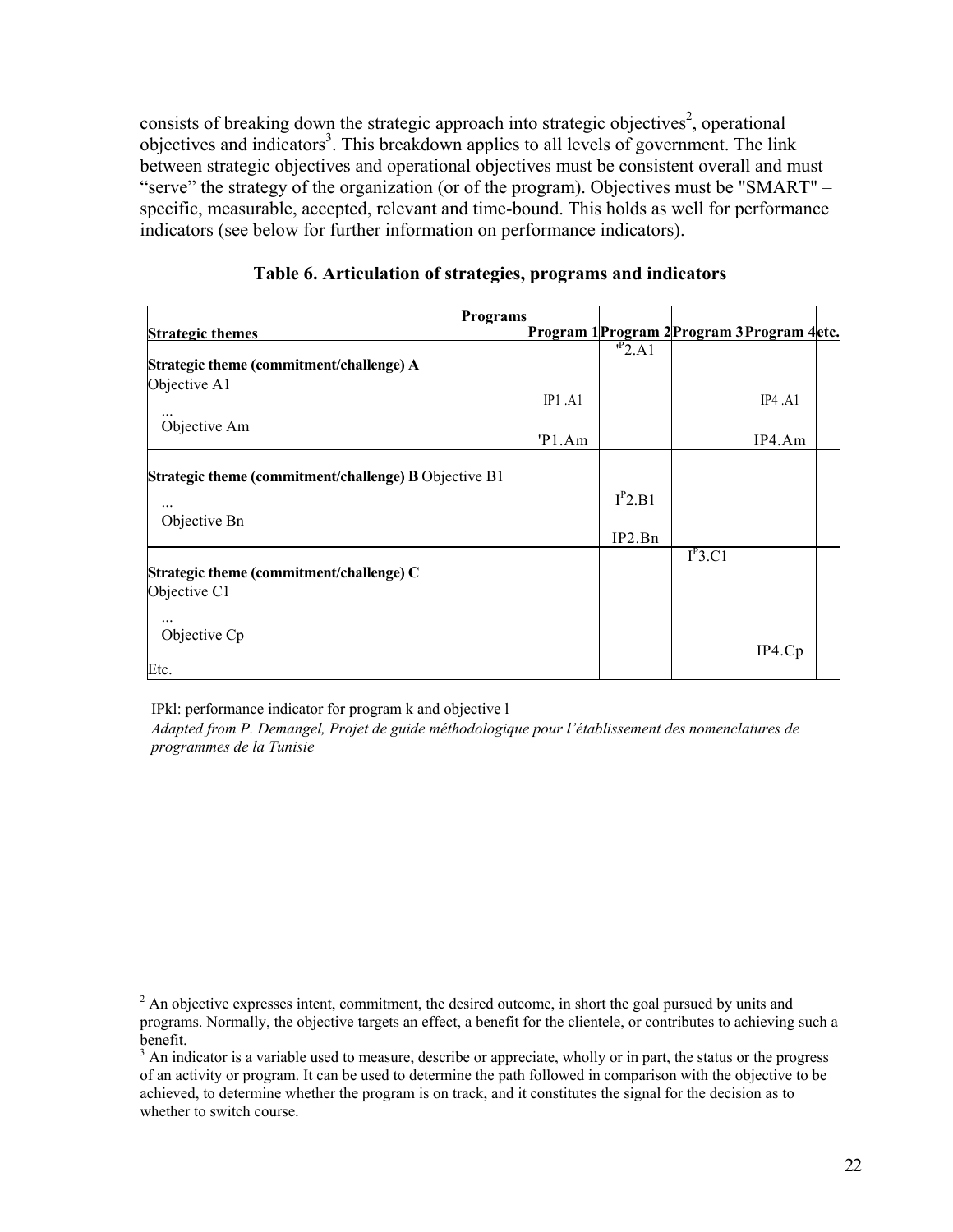#### **Box 4**

*This note from the French Ministry of Finance seeks to clarify the link between budget and objectives and to avoid the frequent confusion between program budgeting and objectives-based budgeting.* 

#### **What is the link between budget and objectives?**

Performance measurement must make it possible to guide management towards results, so as to enhance the efficiency of public spending, once its amount is determined. Performance becomes a matter of interest, then, essentially during the management of appropriations, once they have been voted. It can however also be of interest in the budgeting procedure, as a basis for taking strategic decisions.

1. The importance of performance in managing appropriations

The definition of target values to be achieved will take place prior to definition of budget envelopes. Performance measurement makes it possible:

- To inform Parliament of the results expected from the appropriations submitted for its approval.
- During the budgetary exercise, to steer units and operators towards achievement of these objectives.
- To report to Parliament at the end of the exercise on the results actually achieved.

2. The importance of performance for strategic budgetary decision-making:

Performance measurement can serve as the basis for strategic policy decisions that have a budgetary impact, prior to the budget setting process.

Thus the observation and analysis of the outcomes of a policy may lead to a review of its implementation modalities, or an increase or reduction in its resources. In the latter two cases, the strategic decision taken in light of actual outcomes and their accurate analysis will have a budgetary impact.

The decision to be taken is not, however, a mechanical one: should poor outcomes lead to a cut or an increase in resources? Only a precise explanation of actual outcomes can guide the decision, which in the end is a political choice.

#### **Is performance measurement a tool for budgeting by objectives?**

No. The presentation of performance objectives and indicators in the annual performance plans attached to the budget law is intended to guide management towards results and not to allow budgeting by objectives.

Budgeting by objectives, i.e. a budgeting procedure which involves first setting the desired objectives and targets and then determining the budget appropriations needed to achieve them, is impossible for two reasons:

- First, there is a total ceiling on the government budget. Appropriations are made between programs within an overall envelope determined before hand in light of the current state of public finances and macroeconomic considerations;
- Second, there is no material link between budget appropriations and performance objectives. Better socioeconomic conditions or quality of service may be achieved with the same amount of resources by improving the way those resources are used, or allocating them better.

*Source: http://www.finances.gouv.fr/lolf/15\_1\_5.htm*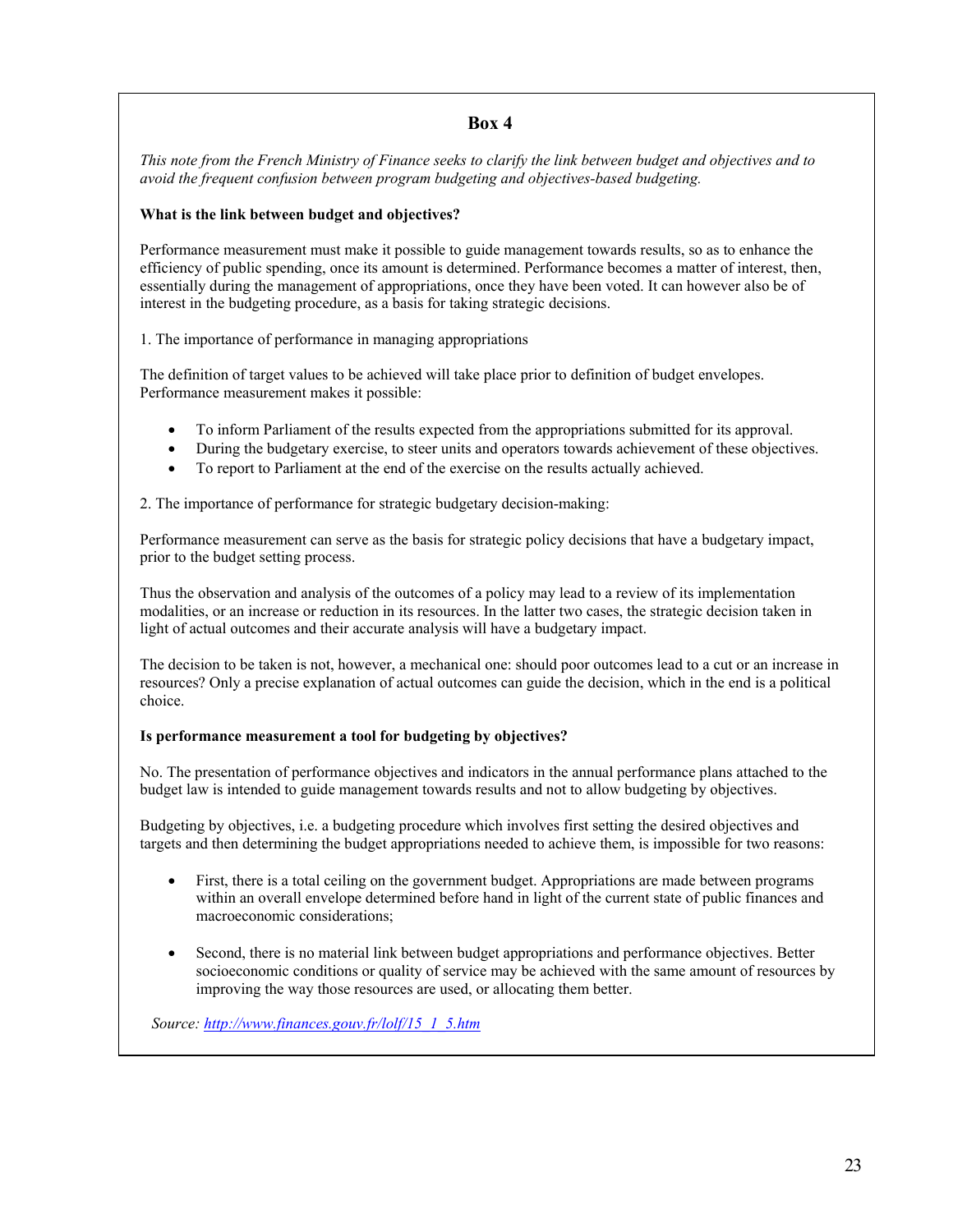# **D. New fiscal governance**

# *1. The importance of the new fiscal governance*

Governments in developed countries as well as in developing countries, under pressure from societies that have new and different expectations, and also from the changes brought about by technological, economic, and social developments during the second half of the 20th century, have been driven to undertake significant reforms in the way they manage public affairs. Budgetary management in many countries has shifted its focus from means or inputs to results or outputs. This new approach to budgeting (performance-based) generally relies on the notion of programs (which constitute the budgeting and policy management framework), and it offers managers both greater freedom and greater responsibility<sup>4</sup> in a context of new players, precisely identified and less numerous. Figure 6 summarizes these advantages.



Figure 6. The advantages of the new budgetary management

# *2. Budget globalization and accountability of managers*

The new fiscal governance implies two principal innovations: globalization of appropriations within a program and managerial accountability. The globalization of appropriations is the corollary of program budgeting. In some countries, the fungibility<sup>5</sup> of appropriations is complete, and the program is the level of Parliamentary authorization within the envelope allocated to each ministry. In other countries, including France, the program coordinator has "a global funding envelope that gives him a degree of managerial flexibility, associated with

Source:http://www.minefi.gouv.fr/

<sup>1</sup> 4 Franck MORDACQ, *le Pilotage et la cohérence de la modernisation de l'Etat*. Proceedings of the Third *Université de Printemps de Finances Publiques* of GERFIP. 5

<sup>&</sup>lt;sup>5</sup> A characteristic of program appropriations where allocation is not rigidly predetermined but merely indicative. Fungibility leaves management with the power to define the object and type of expenditures within the program in order to optimize them. In other words, the budget envelope is global.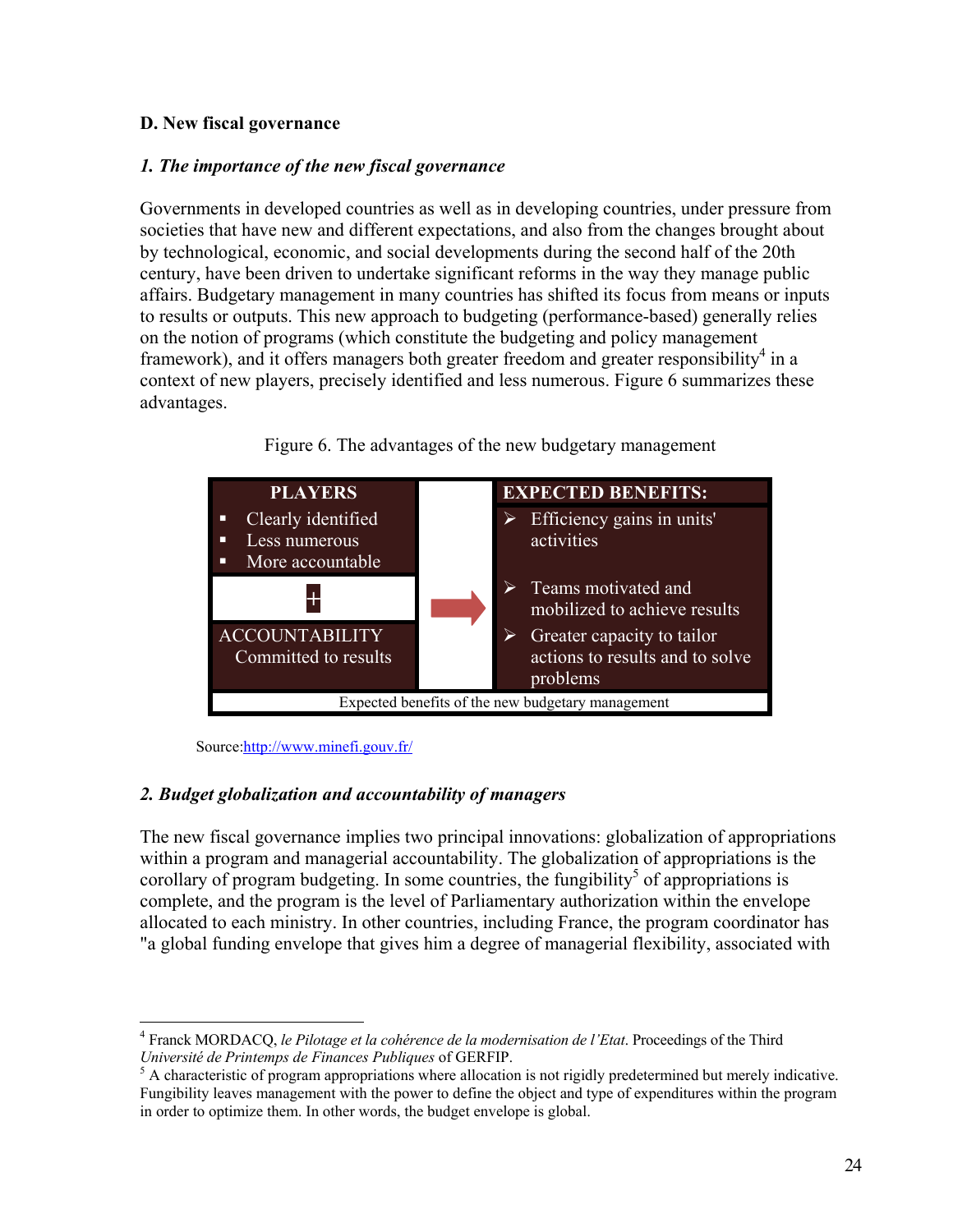objectives measured by performance indicators", with allowance for asymmetric fungibility<sup>6</sup>. However, applying fungibility to appropriations poses problems in many developing countries because of the high degree of fiduciary risk and also because of their heavy dependence on official development assistance, which has until now been largely geared to project aid or budget support tied to expenditures clearly identified in advance. In these countries, it should be possible to vote the budget in five overall envelopes: (i) **personnel, with an associated staffing ceiling; (ii) domestically-financed operations, (iii) externally financed operations, (iv) domestically financed investment and (v) externally financed investment**. Fungibility could be applied as follows, bearing in mind the conditions imposed by donors: personnel appropriations could be transferred to operations and investment (whatever the source of funding), domestically-financed operating appropriations to externally-financed operating and investment appropriations (whatever the source of financing), domestically-financed investment appropriations to externally-financed investment appropriations.

The growing accountability of players means that they are clearly identified, fewer, more responsible, and endowed with the capacity to take action (see Figure 6). This is achieved by identifying a program coordinator for each program, who must oversee the successful execution of the program in accordance with departmental objectives. He will be supported by operational intermediaries. The program coordinator is the guarantor, at the national level, of the program's implementation and performance. On the ground, he delegates matters to a program manager (for example a technical or regional director, a public agency head, etc.). Like the program coordinator, the managers work with a global funding envelope and are committed to operational objectives vis-à-vis the program coordinator. They allocate the resources available to them among the units that carry out the activities under their authority.

# *3. Performance monitoring*

Management accountability means that the objectives, the expected outcomes (or targets), the performance indicators, and the cost of the resources needed to achieve the results are determined by the managers, who will track performance indicators and be accountable to the responsible authorities, justifying any discrepancies and taking any necessary corrective measures. For these purposes, two types of reports<sup>7</sup> are often prepared:

 Performance plans (*projets de performance*) which set out for each program the expected objectives and outcomes. They are often part of the budgetary documentation submitted to Parliament with the draft budget law (as in France). They include information on the mission or mandate of the ministry, its strategies, the objectives of each program, performance indicators and other quantifiable data. They contain performance indicators for the budget year and an annual target subsequent to

 $\overline{a}$ <sup>6</sup> Fungibility in the French budget is said to be asymmetric or "one-way" because, while personnel funds can be used for other types of expenditure (operations, intervention, investment), the reverse is not allowed. Consequently, the amount of payroll funds voted for each program is capped.

<sup>&</sup>lt;sup>7</sup> See, for example, for France, http://www.performance-publique.gouv.fr/le-budget-et-les-comptes-deletat/lessentiel/qu-est-ce-que-le-projet-de-loi-de-finances/qu-est-ce-qu-un-projet-annuel-de-performances.html and for Canada, http://www.tbs-sct.gc.ca/rpp/0708/menu f.asp.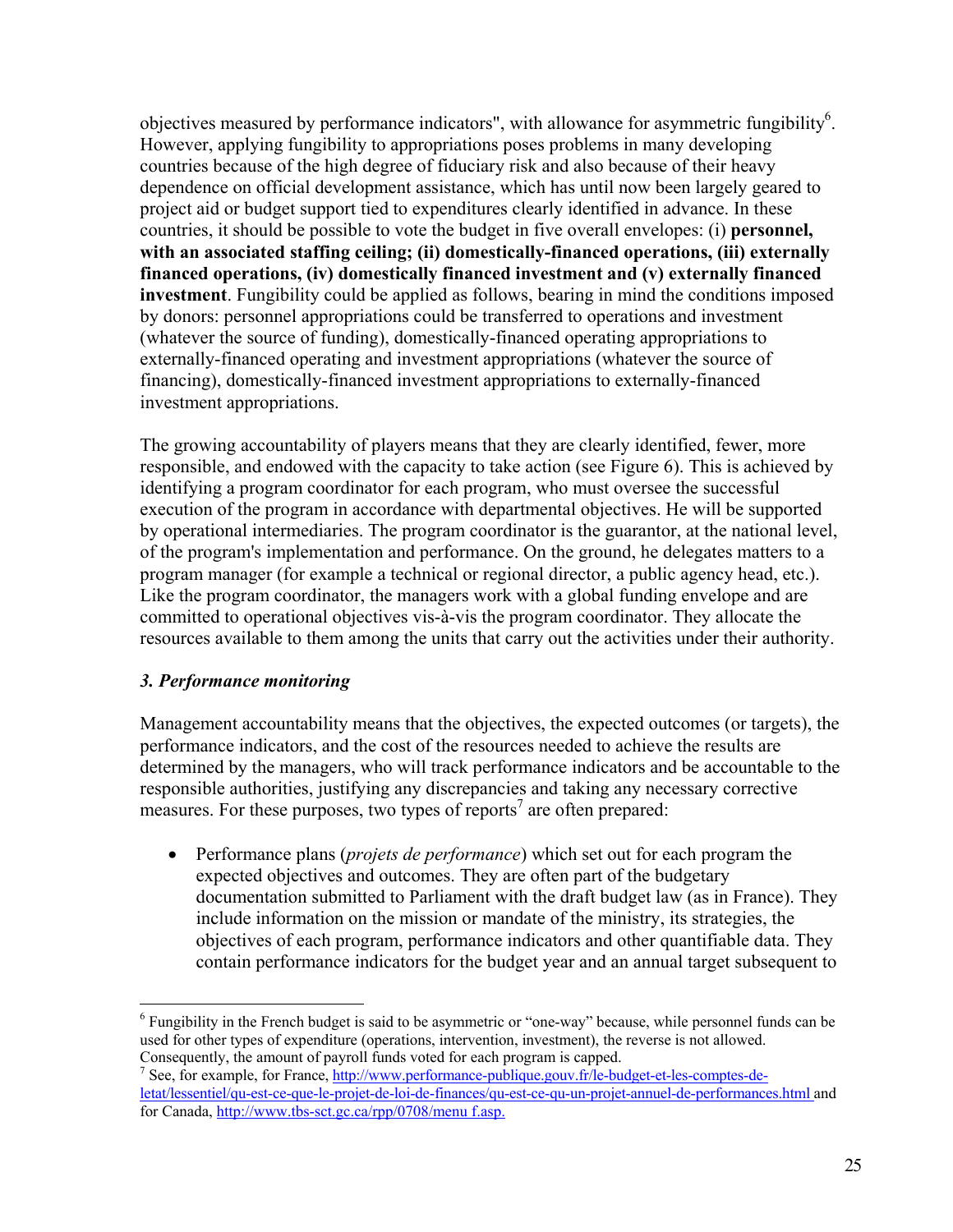the budget year (France). The format and nature of these documents will depend on the country. In some countries, for example, performance data may be included in the sectoral MTEF or in the program budget.

 Performance reports (*rapports de performance*) show the level of achievement of the outcoms. In France, the RAP (annual performance report) is appended to the budget review act. It provides an accounting for the results of each program. It is presented with the same structure as the annual performance plan.

The following Table illustrates the performance document in Madagascar

| Ministry                       | Text |      |      |      |      |
|--------------------------------|------|------|------|------|------|
| <b>Mission</b>                 | Text |      |      |      |      |
| Program 0.1                    | Text |      |      |      |      |
| Objective 0.1.1                | Text |      |      |      |      |
| Year                           | 2007 | 2008 | 2009 | 2010 | 2011 |
| Indicator 0.1.1.1              |      |      |      |      |      |
| Specifications: text including |      |      |      |      |      |
| methodological note: source    |      |      |      |      |      |
| Principal activities           |      |      |      |      |      |
| Objective $0.1.2$              |      |      |      |      |      |
| Year                           | 2007 | 2008 | 2009 | 2010 | 2011 |
| Indicator $0.1.2.1$            |      |      |      |      |      |
| Specifications: text including |      |      |      |      |      |
| methodological note: source    |      |      |      |      |      |
| Principal activities           |      |      |      |      |      |

**Table 3.a. Performance document** 

Government must reform its culture, its operating modes and its working methods. This is why a new chain of responsibility for public managers, new tools and new modes of work and of dialogue between central and de-concentrated units have emerged. Each manager must, at his level of responsibility, be accountable for his results. Box 4 describes the new players involved in implementing the budget in Madagascar, and the relations among them. This organization could be interpreted as a transposition of the situation in France, where the new players are the program coordinator, the program operating budget (BOP) manager and the Operating Unit (UO). In France, programs are broken down for implementation purposes either by sector of activity or by territory into "program operating budgets" (BOPs), which are executed by "operating units". The BOPs may be national, interregional, regional, or departmental. They reflect the components presented in the annual performance plans, with the difference that they are adapted to the local context. This structure permits greater accountability on the part of all public managers. Figure 7 presents the components of a BOP for the French budget, preparation and monitoring of which presuppose management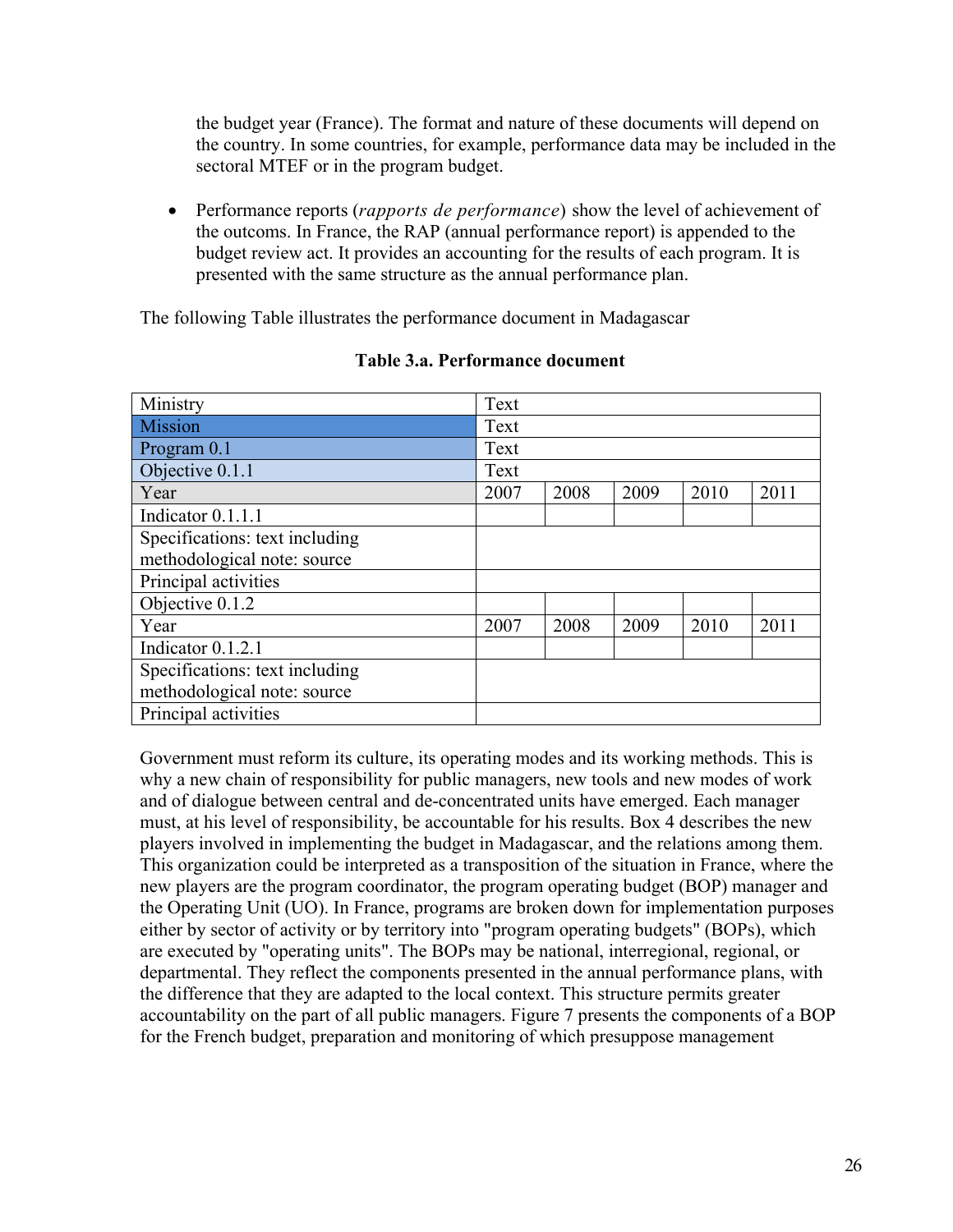dialogue<sup>8</sup> with public managers, operating units, the program coordinator, the prefect and the financial controller. This dialogue represents a complete break with a strictly hierarchical and vertical organization: it amounts to "coordination at each level of responsibility as to the objectives and the way of using the available resources to achieve them."



# **Figure 7. The components of the BOP**

Source: http://www.minefi.gouv.fr

 $\overline{a}$ 

# *4. The choice of performance indicators*

A program's performance is measured by indicators of inputs, outputs (or services), and outcomes or results<sup>9</sup> (see Figure 8). They may be qualitative or quantitative. Table 7

<sup>&</sup>lt;sup>8</sup> Management dialogue is a process of discussion between an administrative level and the levels subordinate to it, concerning the conduct of activities, the resources made available to subordinate entities, and the objectives assigned them. It is an ongoing process that involves sensitive parameters such as commitment of appropriations, the rate of progress, the volume of services delivered etc., based on performance reports. Management dialogue can also take place between program coordinators and the directors of a ministry's finance and human resource units.

<sup>&</sup>lt;sup>9</sup> "Input" indicators and "output" indicators relate to operations: what is being done and with what? "Outcome" indicators are defined against program objectives. Two kinds of outcome can be distinguished: "intermediate outcomes", which concern changes directly attributable to the program and that relate to a specific objective (for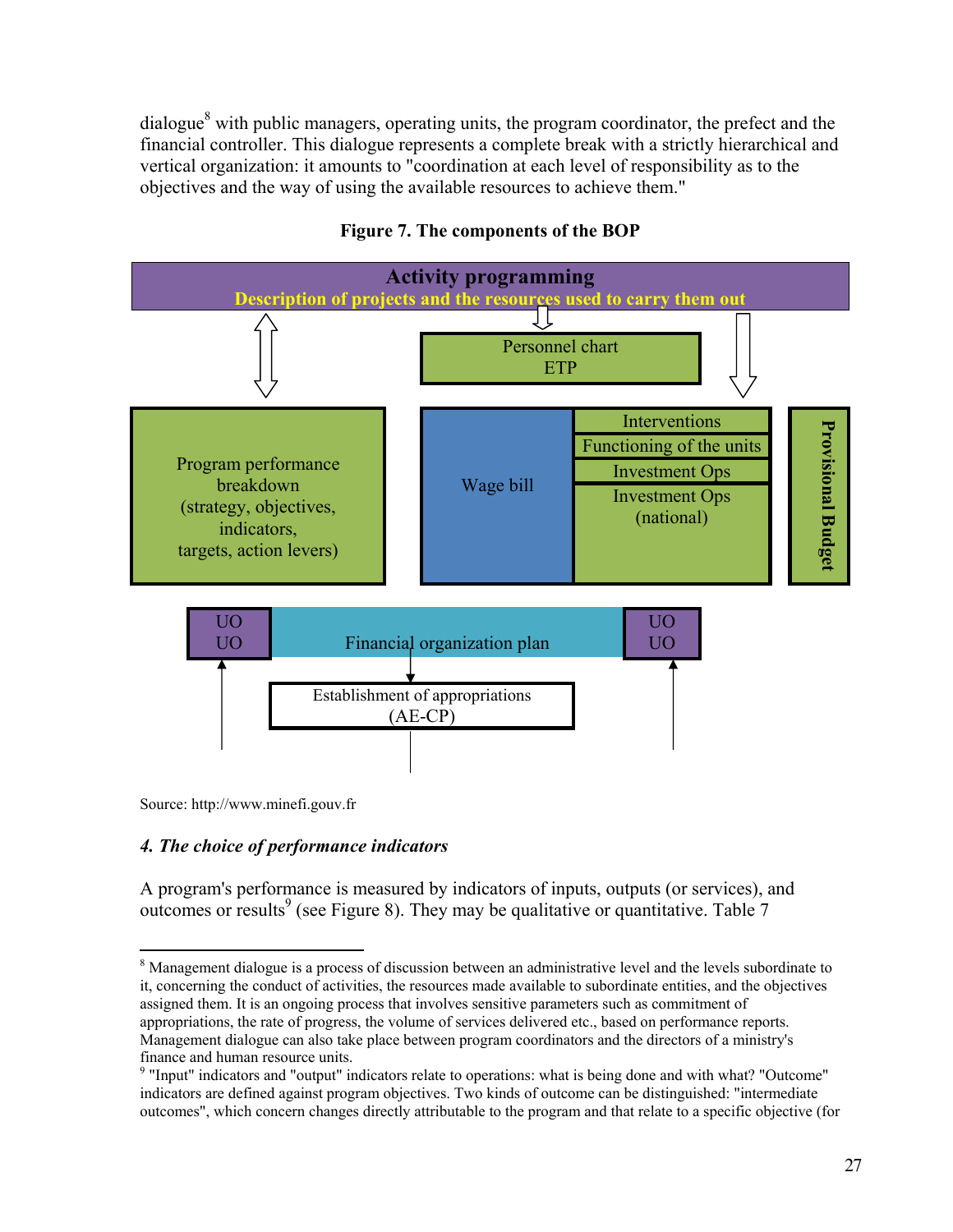illustrates this for the objective "improving primary education". The qualitative indicators explain phenomena and measure the notions of quality and satisfaction.

|         | <b>Ouantitative</b>                       | <b>Oualitative</b>                        |
|---------|-------------------------------------------|-------------------------------------------|
| Inputs  | Spending on primary education             | Relevance of the curriculum               |
| Outputs | Number of teachers                        | Quality of teaching, classroom atmosphere |
| Effects | Enrollment rate and retention rate in the | Satisfaction with the quality of teaching |
|         | education system                          |                                           |
| Impact  | Number of illiterate persons              | Change in the perception of poverty and   |
|         |                                           | chances for improvement                   |

### **Table 7. Example of types of indicators**

The choice of indicators is not always easy. It must be made in light of managers' concerns and responsibilities, as these indicators will be used to set targets against which their performance will be measured. The setting of indicators may provide positive incentives for rallying people around the program. But they can also demotivate, especially if the indicator is too easy or too difficult to attain. Indicators are often used to exert "bureaucratic pressure". They may therefore induce suboptimal behavior and unwanted consequences (because of manipulations). It is essential, then, to make good choices that will be shared, in the context of management dialogue. Often, if the focus is on one indicator, officials will ignore the others. This is the case, for example, when the government decided to monitor class size in primary schools. That could be monitored correctly, but class size could increase in secondary school. This is also the case when it comes to basic education for all. Governments in developing countries build schools and recruit teachers to ensure "education for all". But these efforts are often accompanied by poor performance in terms of education quality. Governments do not have the resources to boost the quality of teachers and ensure the supply of needed teaching materials at the same time.

Measures to improve performance can be identified more readily by monitoring indicators of outputs and intermediate outcomes rather than impact indicators, the trend of which will depend in large part on factors outside the program. Quantitative indicators of outputs and intermediate outcomes are generally favored in developing countries, while quality indicators are the preferred route in developed countries (for example, telephone waiting times for customers). It is logical to measure performance using indicators that reflect the objectives contained in the strategy and that can be compared with the resources used. However, practical considerations such as the availability, reliability and cost of data will play a role in the choice of indicators. It is best to use indicators for which the data are already being regularly collected (assuming they are relevant) rather than develop new data collection systems. It is also preferable to limit the number of indicators per program, focusing on those points deemed essential for improving performance rather than dissipating attention over an excessive number of indicators that no one will analyze.

example, the number of days of training taken by employees, the number of new inspectors trained, the number of operational surveillance brigades in Antananarivo and the interior, the number of tax centers audited) and "end outcomes" or impacts, which concern changes that cannot be entirely attributable to a single program: for example the rate of fiscal pressure, the trend of which will depend on other programs (improving the business environment).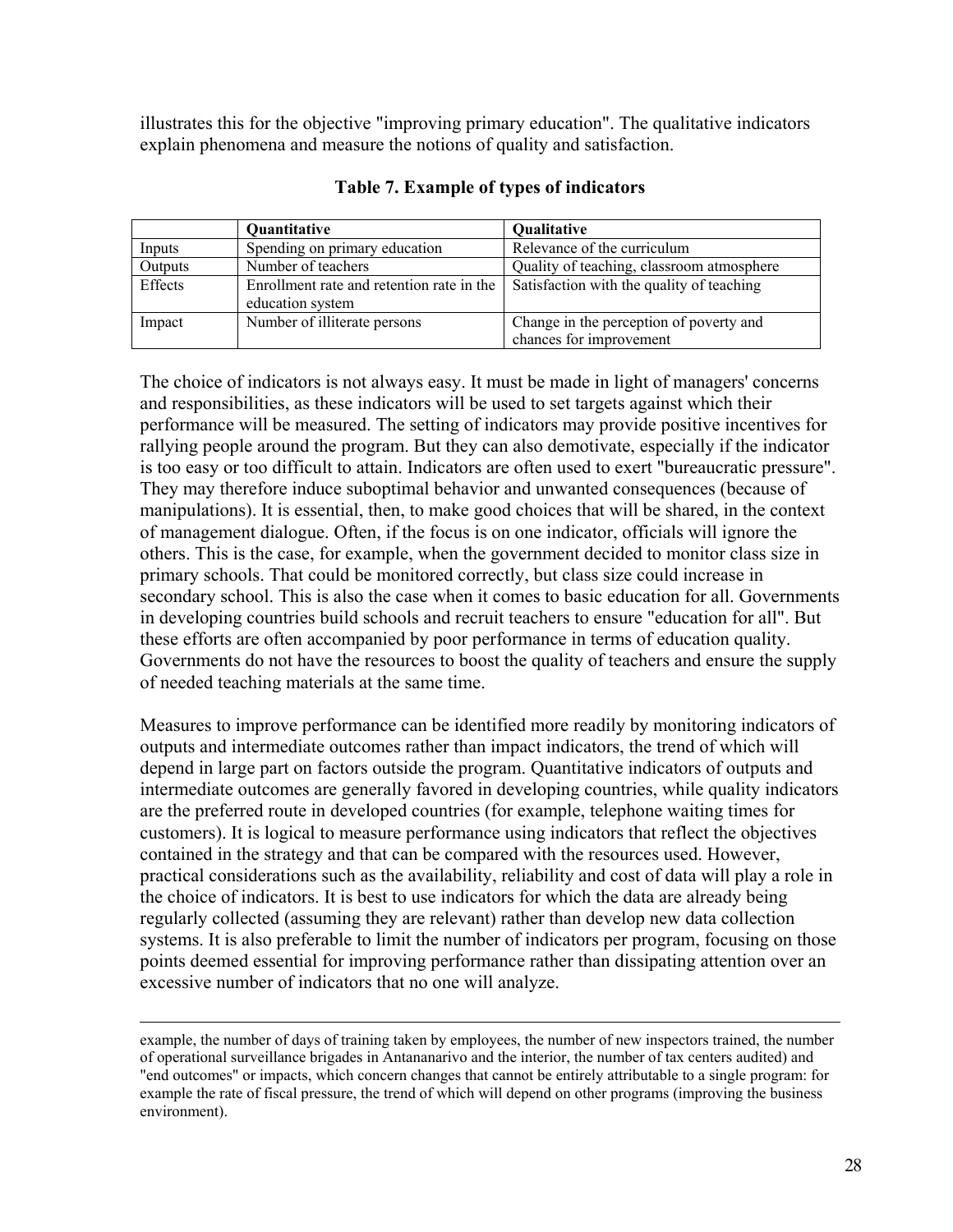**Figure 8. Relationship Between Program, Objectives, Outputs and Outcomes** 



Adapted from Richard Allen & Daniel Tommasi. *Managing public expenditure: A reference book for transition countries.* OECD 2001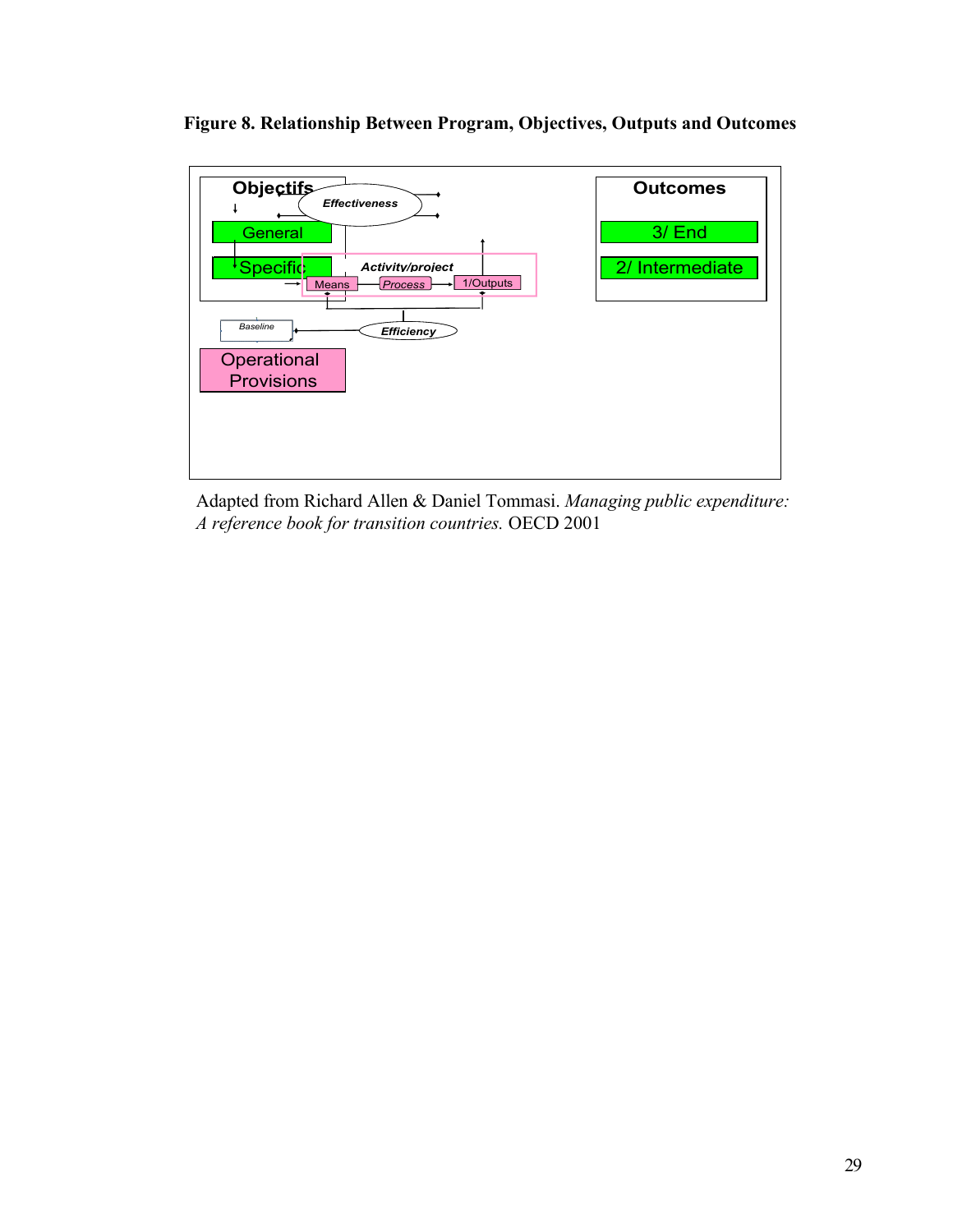### **Box 4. The Program Coordinator and the GAC in Madagascar**

Program implementation relies on a key person – the program coordinator (*responsable de programme*). Appointed by the competent minister, he contributes to preparing the strategy (identifying specific program objectives) under the authority of the overall program manager (*coordonateur de programme*): he is the guarantor, at the national level, for the program's implementation and its performance. To this end he breaks down the specific objectives into operational objectives, tailored to the responsibilities of each department involved in carrying out the program, in the context of management dialogue (in which bureaucratic ways of thinking must take the back seat) with the GACs (activity managers) and operators: in this way he ensures a performance-based approach at all levels of program execution.

It is the program coordinator who allocates funds among the players involved in implementing the program, i.e. the GACs and the operators. Each GAC works with the program coordinator to prepare a document defining the scope of his action and the corresponding objectives and indicators. These may be objectives drawn from the overall program objective (for example, the breakdown of a national objective into regional objectives) or objectives and indicators specific to this GAC. The GAC remains one of the elements in the chain of responsibilities which, from the program coordinator to the SOA (operational activities unit), manages the program. He is positioned at the administrative level most relevant to the program in question: within the central administration, at the inter-regional, regional or district level. Like the program coordinator, he manages a fixed, global envelope of resources (funds and staff) and is committed to achieving operational objectives. He allocates the available resources among the different SOAs, and they carry out the activities assigned to them. During and at the end of budget execution, the GAC must report to the program coordinator on his action and his contribution to program outcomes. In connection with the preparatory phase of the annual performance reports, this management dialogue stage allows the GAC to lay out his action plans and make the program coordinator aware of his needs.

The program coordinator is also held accountable for the program. He ensures and encourages transparency, by providing information and explanations about program costs, objectives and outcomes. He guarantees that the program will be implemented in accordance with the objectives set by the minister, and within the defined organizational framework. He institutes management controls and internal audit, as necessary, with the support of the ministry's horizontal functions. He prepares the portion of the annual performance report pertaining to his responsibilities.

*NB. These provisions are not yet entirely operational. The resources (financial and personnel) available to managers for implementing program activities are fixed in the execution budget by decree of the minister responsible for the budget, taking into account the distribution proposed by the competent sectoral ministry. Movements of funds within a program are still done as appropriation transfers, with the approval of the financial controller.*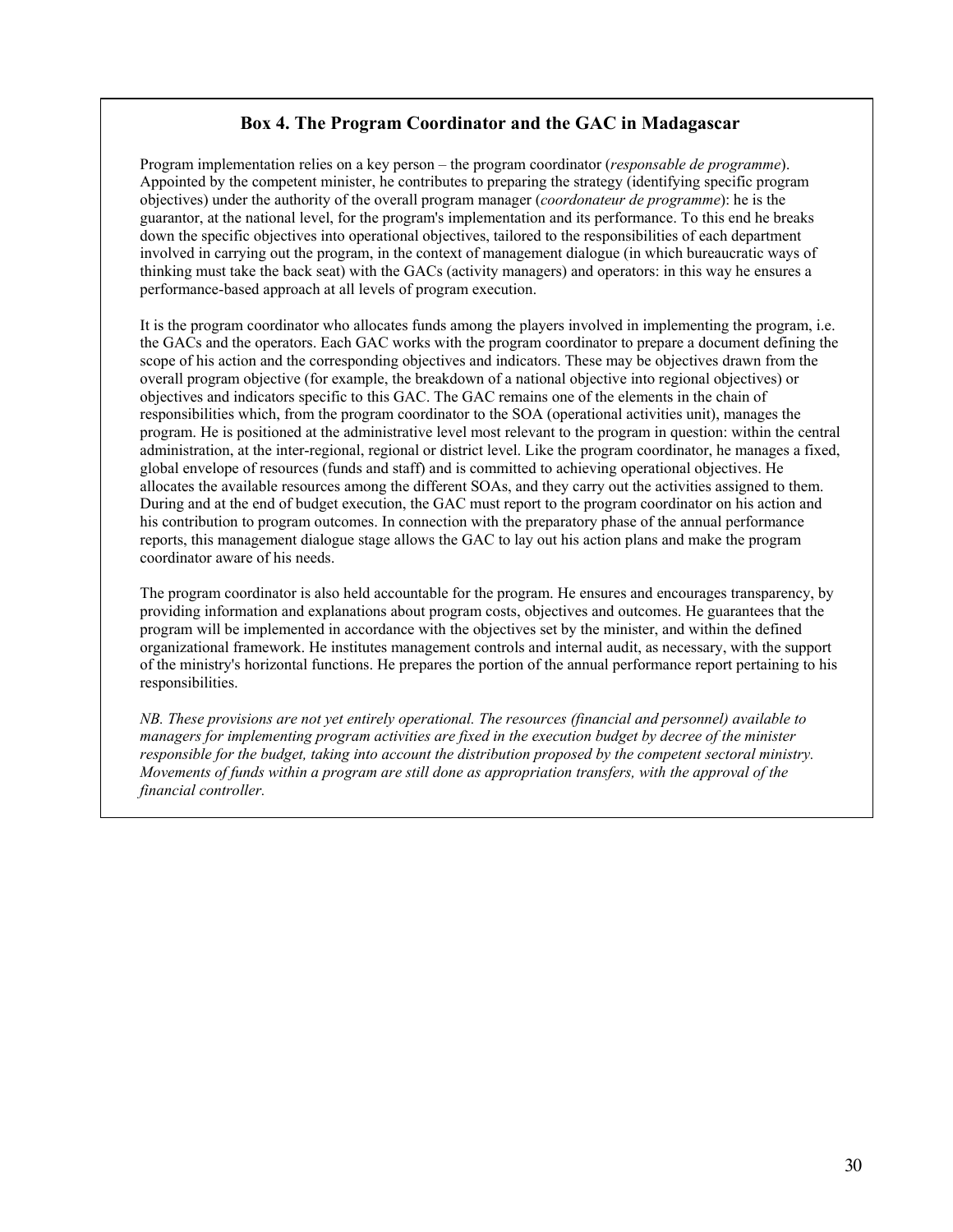### Internet resources

www.ocde.org www.performancepublique.gouv.fr www.tbs-sct.gc.ca

**Bibliography** 

Allen, R & Tommasi, D. Managing public expenditure : A reference book for transition countries. OECD 2001.

World Bank (1998). Public Expenditure Management Handbook, Washington, D.C. Bouley, D. Les défis techniques du suivi des dépenses pour la réduction de la pauvreté dans les pays d'Afrique francophone. Reflets et perspectives de la vie économique, XLIII, 2004/1. De Boeck Université

Bouvier, M. Esclassan M.C, Lassale J.P. Finances Publiques. 9ème édition. LGDJ. 2008

Collange, G. ; Demangel, Poinsard, P. "Maroc, Guide méthodologique du suivi de la performance".2006.

http://www1.worldbank.org/publicsector/civilservice/frenchadmin/Guide4\_RPK.pdf Canada, Province of Quebec. Secrétariat du Trésor. "Guide sur les indicateurs". 2003.

http://www.tresor.gouv.qc.ca/fr/publications/modernisation/guide\_indicateur.pdf Comoros: Loi cadre sur les Opérations Financières de l'Etat.

Demangel, P. (2007) « Tunisie. Etablissement des nomenclatures budgétaires et présentation budgétaire. Guide méthologique »

International Monetary Fund (2007a). Code of Good Practices on Fiscal Transparency Washington, D.C..

International Monetary Fund (2007b). Manual on Fiscal Transparency, Washington, D.C. International Monetary Fund (2001). Government Finance Statistics Manual, Washington, D.C.

France : LOLF

France. "Guide pratique de la déclinaison des programmes".

http://www.finances.gouv.fr/lolf/downloads/210\_guide\_bop.pdf

France. "La démarche de performance : stratégie, objectifs, indicateurs. Guide méthodologique pour l'application de la loi organique relative aux lois de finances". 2004.

http://www.finances.gouv.fr/performance/pdf/guide\_performance.pdf;

France. "La démarche de performance : stratégie, objectifs, indicateurs. Guide méthodologique pour l'application de la loi organique relative aux lois de finances". 2004. http://www.finances.gouv.fr/performance/pdf/guide\_performance.pdf;

France. "Guide pratique de la déclinaison des programmes".

http://www.finances.gouv.fr/lolf/downloads/210 guide bop. pdf

Madagascar. Guide Pratique du budget, édition de 2007

Madagascar : LOLF

Mesple-Somps Sandrine & Raffinot Marc(2003), Réforme budgétaire et gestion par les objectifs dans les pays à faible revenu, Document de travail DIAL, 2003/13.

Organisation for Economic Cooperation and Development 2007. Performance Budgeting in OECD Countries

Pollit, C. Integrating Financial Management and Performance Management, OECD Journal on Budgeting 2001